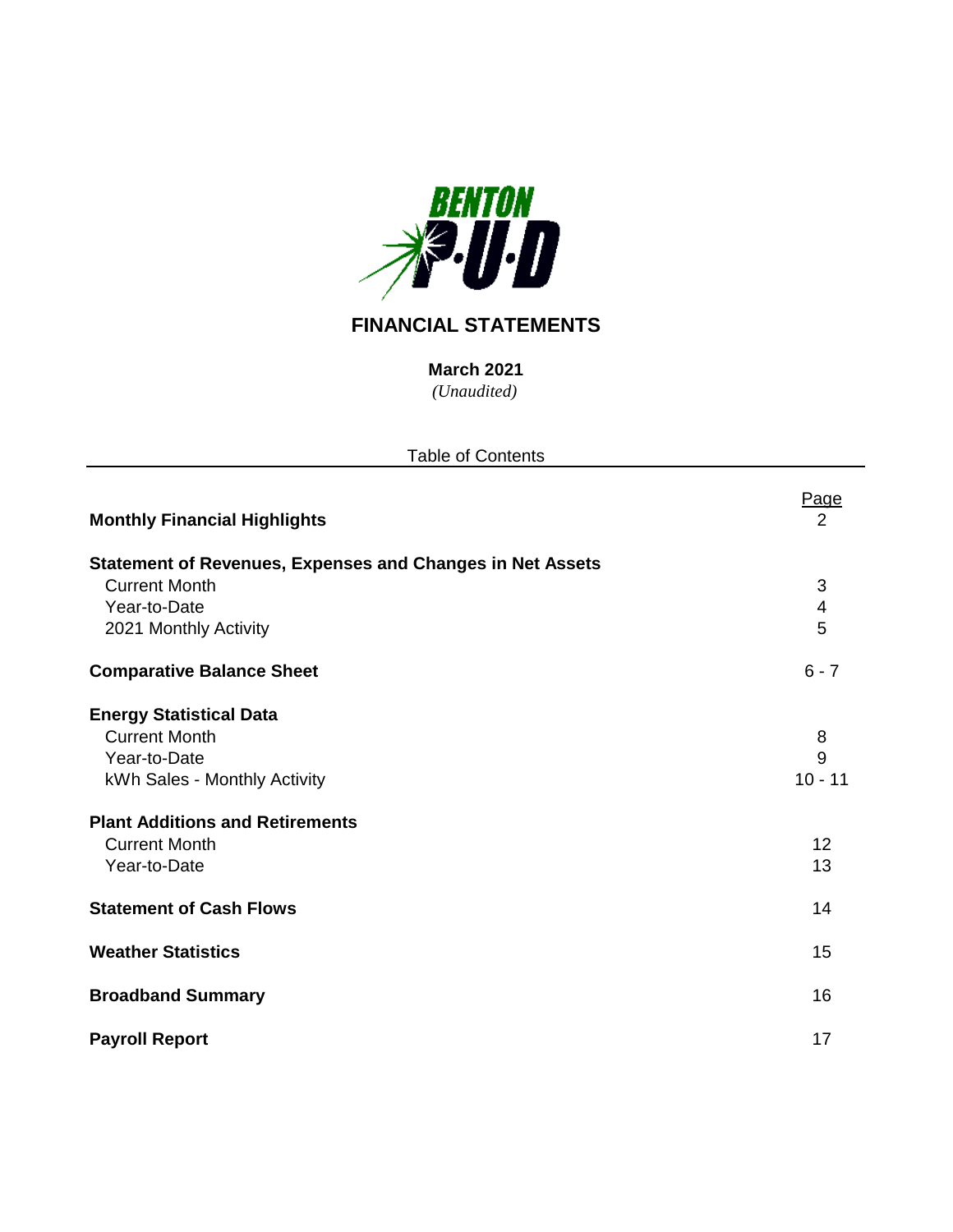

## *Financial Highlights March 2021*

 *Issue date: 4/26/21*

#### **Retail Revenues**

- ➢ March's temperature was 2.5 degrees above the 5-year average and precipitation was 92% below the 5-year average of 0.62 inches. Heating degree days were 12% below the 5-year average.
- ➢ March's retail revenues were 10% above budget estimates.
- Retail revenues year to date are 1% above budget estimates.
- **Net Power Expense (NPE)**
	- $\geq$  NPE was \$6.5M for the month.<br> $\geq$  Slice generation was 104 aMW
		- ➢ Slice generation was 104 aMW's for March, 22 aMW's below budget.
	- Sales in the secondary market returned about \$1.7M.
	- ➢ Net Power Expense YTD of \$19.0M is 1% below budget.
- **Net Margin/Net Position** ➢ Net Position and Net Margin are above budget estimates by about \$668k and \$535k respectively. General Service revenues YTD have been better than budgeted, while power and O&M expenses have been lower than budgeted.

## **Capital**

- $\geq$  Net capital expenditures for the year are \$3.4M of the \$18.8M net budget. **O&M Expense**
	- ➢ March's O&M expenses were \$2.0M or 15% below budget, YTD expenses are 5% below budget.

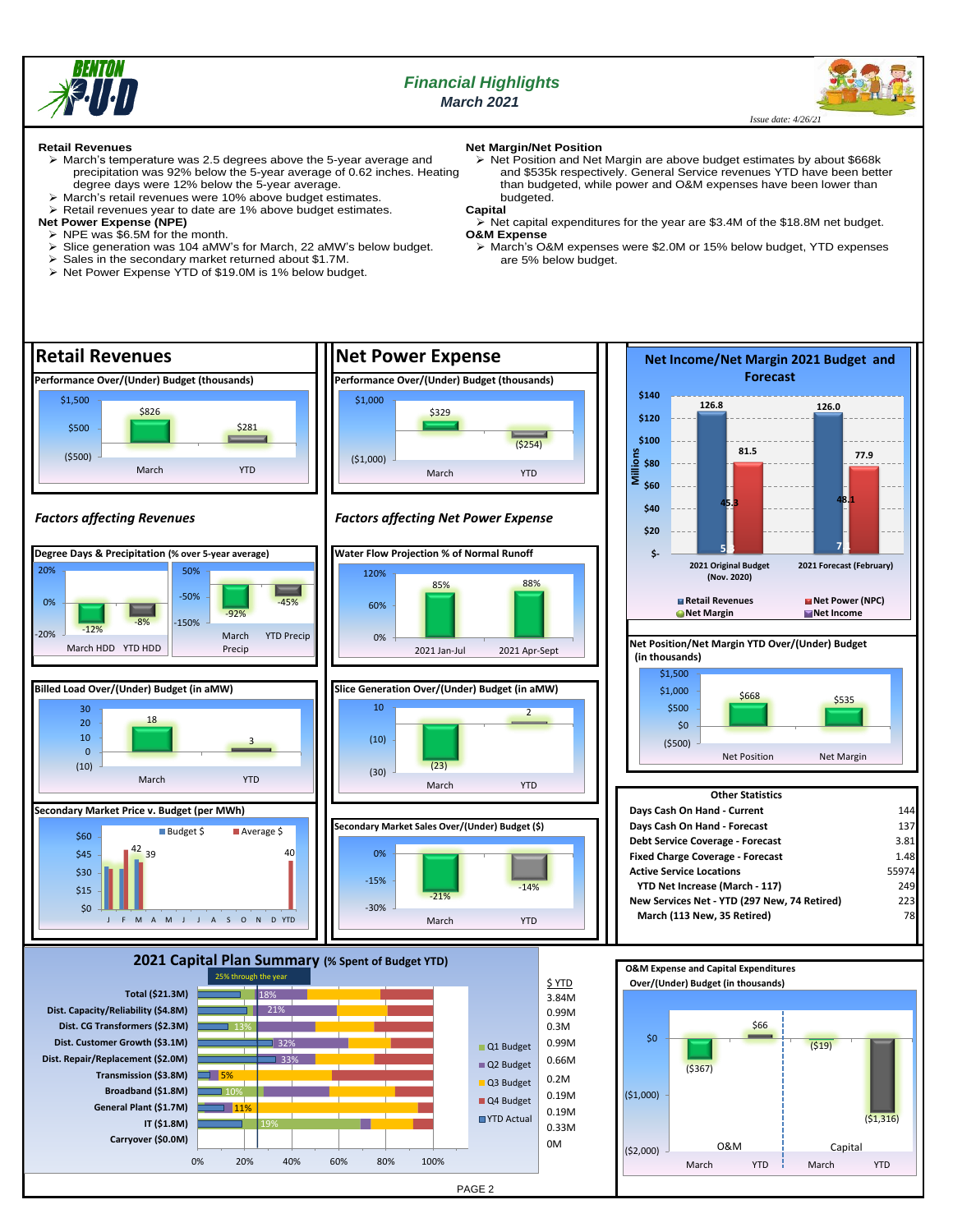## **PUBLIC UTILITY DISTRICT NO.1 OF BENTON COUNTY STATEMENT OF REVENUES, EXPENSES, AND CHANGE IN NET POSITION MARCH 2021**

|                                                            | 3/31/21       |               |                          | 3/31/20       |                          |  |
|------------------------------------------------------------|---------------|---------------|--------------------------|---------------|--------------------------|--|
|                                                            | <b>ACTUAL</b> | <b>BUDGET</b> | <b>PCT</b><br><b>VAR</b> | <b>ACTUAL</b> | <b>PCT</b><br><b>VAR</b> |  |
| <b>OPERATING REVENUES</b>                                  |               |               |                          |               |                          |  |
| Energy Sales - Retail                                      | 9,440,631     | 8,614,158     | 10%                      | 9,313,243     | 1%                       |  |
| <b>City Occupation Taxes</b>                               | 516,531       | 515,127       | 0%                       | 487,661       | 6%                       |  |
| <b>Bad Debt Expense</b>                                    | (34, 400)     | (19,707)      | 75%                      | (17,000)      | 102%                     |  |
| <b>Energy Secondary Market Sales</b>                       | 1,671,709     | 2,108,459     | $-21%$                   | 2,000,332     | $-16%$                   |  |
| Transmission of Power for Others                           | 67,815        | 75,000        | $-10%$                   | 128,149       | $-47%$                   |  |
| <b>Broadband Revenue</b>                                   | 239,769       | 232,885       | 3%                       | 226,850       | 6%                       |  |
| <b>Other Revenue</b>                                       | 135,988       | 174,932       | $-22%$                   | 74,585        | 82%                      |  |
| <b>TOTAL OPERATING REVENUES</b>                            | 12,038,043    | 11,700,853    | 3%                       | 12,213,819    | $-1%$                    |  |
| <b>OPERATING EXPENSES</b>                                  |               |               |                          |               |                          |  |
| <b>Purchased Power</b>                                     | 6,993,028     | 7,088,772     | $-1%$                    | 7,627,121     | $-8%$                    |  |
| <b>Purchased Transmission &amp; Ancillary Services</b>     | 1,167,947     | 1,187,515     | $-2%$                    | 1,210,921     | $-4%$                    |  |
| <b>Conservation Program</b>                                | 33,267        | 32,828        | 1%                       | (21, 787)     | >200%                    |  |
| <b>Total Power Supply</b>                                  | 8,194,242     | 8,309,115     | $-1%$                    | 8,816,255     | $-7%$                    |  |
| Transmission Operation & Maintenance                       | 7,953         | 10,629        | $-25%$                   | 13,580        | $-41%$                   |  |
| Distribution Operation & Maintenance                       | 912,600       | 1,137,889     | $-20%$                   | 981,733       | $-7%$                    |  |
| <b>Broadband Expense</b>                                   | 95,837        | 129,923       | $-26%$                   | 91,210        | 5%                       |  |
| Customer Accounting, Collection & Information              | 362,634       | 411,573       | $-12%$                   | 377,830       | $-4%$                    |  |
| Administrative & General                                   | 654,384       | 710,360       | $-8%$                    | 535,051       | 22%                      |  |
| Subtotal before Taxes & Depreciation                       | 2,033,408     | 2,400,373     | $-15%$                   | 1,999,403     | 2%                       |  |
| Taxes                                                      | 1,149,454     | 1,185,442     | $-3%$                    | 1,089,246     | 6%                       |  |
| Depreciation & Amortization                                | 905,259       | 868,784       | 4%                       | 849,198       | 7%                       |  |
| <b>Total Other Operating Expenses</b>                      | 4,088,121     | 4,454,600     | $-8%$                    | 3,937,847     | 4%                       |  |
| <b>TOTAL OPERATING EXPENSES</b>                            | 12,282,363    | 12,763,715    | $-4%$                    | 12,754,103    | $-4%$                    |  |
| <b>OPERATING INCOME (LOSS)</b>                             | (244, 320)    | (1,062,862)   | $-77%$                   | (540, 283)    | -55%                     |  |
| <b>NONOPERATING REVENUES &amp; EXPENSES</b>                |               |               |                          |               |                          |  |
| Interest Income                                            | 36,990        | 29,925        | 24%                      | 53,084        | $-30%$                   |  |
| Other Income                                               | 34,849        | 31,327        | 11%                      | 35,701        | $-2%$                    |  |
| Other Expense                                              |               |               | n/a                      |               | n/a                      |  |
| <b>Interest Expense</b>                                    | (249, 698)    | (240, 031)    | 4%                       | (225, 332)    | 11%                      |  |
| Debt Discount/Premium Amortization & Loss on Defeased Debt | 28,144        | 34,854        | $-19%$                   | 30,318        | $-7%$                    |  |
| <b>TOTAL NONOPERATING REVENUES &amp; EXPENSES</b>          | (149,715)     | (143, 925)    | 4%                       | (114, 989)    | 30%                      |  |
| <b>INCOME (LOSS) BEFORE CAPITAL CONTRIBUTIONS</b>          | (394, 035)    | (1, 206, 787) | $-67%$                   | (655, 272)    | $-40%$                   |  |
| <b>CAPITAL CONTRIBUTIONS</b>                               | 92,549        | 199,394       | $-54%$                   | 133,011       | $-30%$                   |  |
| <b>CHANGE IN NET POSITION</b>                              | (301, 486)    | (1,007,393)   | $-70%$                   | (522, 261)    | $-42%$                   |  |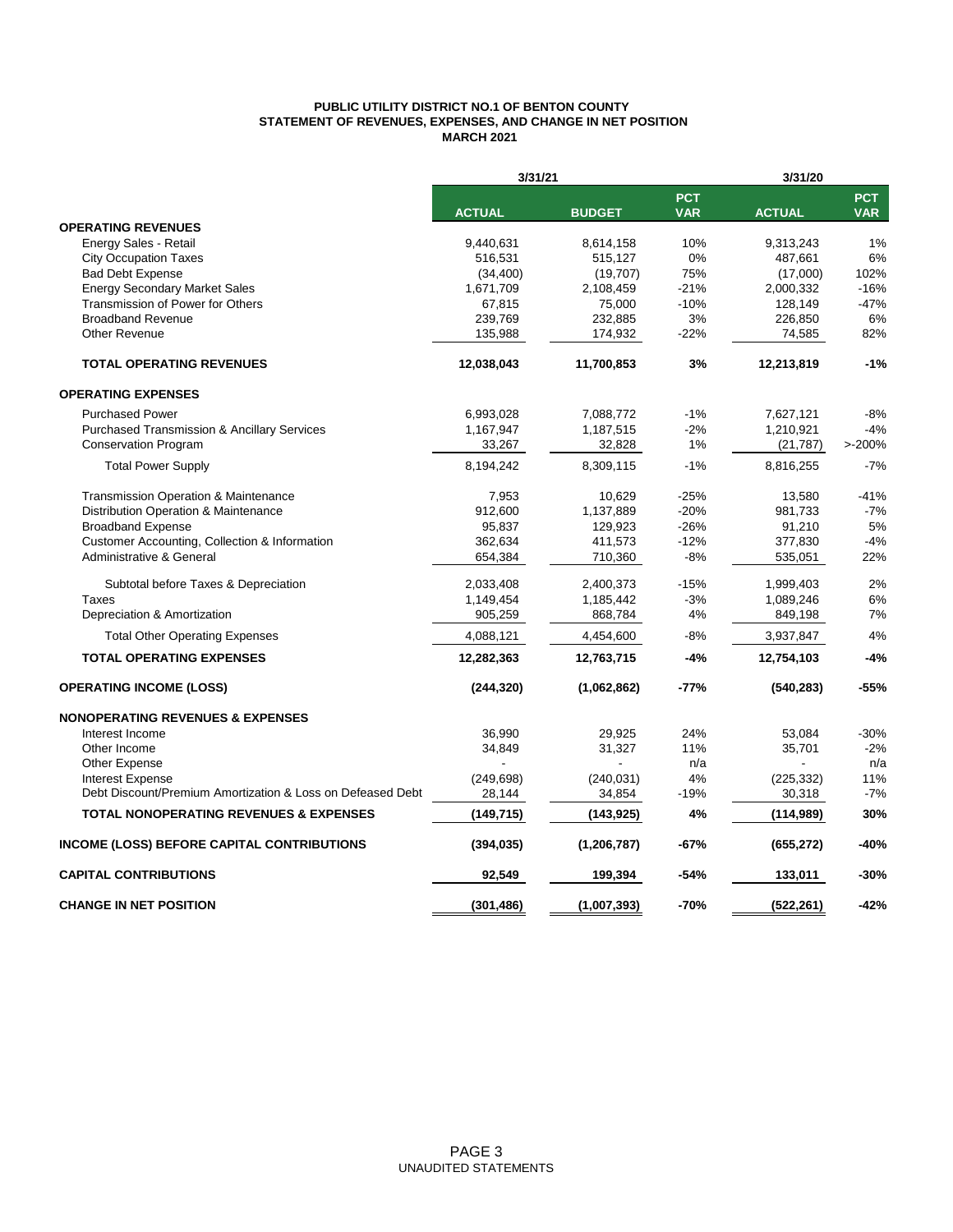### **PUBLIC UTILITY DISTRICT NO.1 OF BENTON COUNTY STATEMENT OF REVENUES, EXPENSES, AND CHANGE IN NET POSITION YEAR TO DATE**

|                                                            | 3/31/21       |               |                          | 3/30/20       |                          |  |  |
|------------------------------------------------------------|---------------|---------------|--------------------------|---------------|--------------------------|--|--|
|                                                            | <b>ACTUAL</b> | <b>BUDGET</b> | <b>PCT</b><br><b>VAR</b> | <b>ACTUAL</b> | <b>PCT</b><br><b>VAR</b> |  |  |
| <b>OPERATING REVENUES</b>                                  |               |               |                          |               |                          |  |  |
| Energy Sales - Retail                                      | 29,661,586    | 29.380.926    | 1%                       | 28.620.013    | 4%                       |  |  |
| <b>City Occupation Taxes</b>                               | 1,700,863     | 1,545,382     | 10%                      | 1,659,915     | 2%                       |  |  |
| <b>Bad Debt Expense</b>                                    | (106,000)     | (62, 461)     | 70%                      | (54,900)      | 93%                      |  |  |
| <b>Energy Secondary Market Sales</b>                       | 6,324,178     | 7,385,287     | $-14%$                   | 6,376,196     | $-1%$                    |  |  |
| Transmission of Power for Others                           | 265,630       | 225,000       | 18%                      | 383,157       | $-31%$                   |  |  |
| <b>Broadband Revenue</b>                                   | 726,642       | 703,910       | 3%                       | 681,026       | 7%                       |  |  |
| <b>Other Revenue</b>                                       | 735,643       | 658,794       | 12%                      | 621,740       | 18%                      |  |  |
| <b>TOTAL OPERATING REVENUES</b>                            | 39,308,542    | 39,836,837    | $-1%$                    | 38,287,147    | 3%                       |  |  |
| <b>OPERATING EXPENSES</b>                                  |               |               |                          |               |                          |  |  |
| <b>Purchased Power</b>                                     | 21,842,622    | 23,166,513    | $-6%$                    | 22,744,038    | $-4%$                    |  |  |
| <b>Purchased Transmission &amp; Ancillary Services</b>     | 3,681,110     | 3,627,998     | 1%                       | 3,695,071     | 0%                       |  |  |
| <b>Conservation Program</b>                                | 74,257        | 78,154        | $-5%$                    | 103,066       | $-28%$                   |  |  |
| <b>Total Power Supply</b>                                  | 25,597,988    | 26,872,666    | $-5%$                    | 26,542,175    | $-4%$                    |  |  |
| <b>Transmission Operation &amp; Maintenance</b>            | 35,285        | 27,346        | 29%                      | 20,422        | 73%                      |  |  |
| Distribution Operation & Maintenance                       | 2,681,288     | 3,054,607     | $-12%$                   | 2,741,326     | $-2%$                    |  |  |
| <b>Broadband Expense</b>                                   | 288,873       | 267,315       | 8%                       | 285,432       | 1%                       |  |  |
| Customer Accounting, Collection & Information              | 1,051,124     | 1,090,164     | $-4%$                    | 1,194,299     | $-12%$                   |  |  |
| <b>Administrative &amp; General</b>                        | 2,167,025     | 2,085,040     | 4%                       | 2,116,584     | 2%                       |  |  |
| Subtotal before Taxes & Depreciation                       | 6,223,595     | 6,524,471     | $-5%$                    | 6,358,063     | $-2%$                    |  |  |
| Taxes                                                      | 3,699,313     | 3,556,327     | 4%                       | 3,576,637     | 3%                       |  |  |
| Depreciation & Amortization                                | 2,693,788     | 2,640,219     | 2%                       | 2,542,600     | 6%                       |  |  |
| <b>Total Other Operating Expenses</b>                      | 12,616,695    | 12,721,017    | $-1%$                    | 12,477,299    | 1%                       |  |  |
| <b>TOTAL OPERATING EXPENSES</b>                            | 38,214,684    | 39,593,683    | -3%                      | 39,019,475    | $-2%$                    |  |  |
| <b>OPERATING INCOME (LOSS)</b>                             | 1,093,858     | 243,154       | >200%                    | (732, 327)    | >200%                    |  |  |
| <b>NONOPERATING REVENUES &amp; EXPENSES</b>                |               |               |                          |               |                          |  |  |
| Interest Income                                            | 111,144       | 84,210        | 32%                      | 168,387       | $-34%$                   |  |  |
| Other Income                                               | 100,655       | 93,980        | 7%                       | 102,306       | $-2%$                    |  |  |
| Other Expense                                              |               |               | n/a                      |               | n/a                      |  |  |
| <b>Interest Expense</b>                                    | (729, 761)    | (720, 094)    | 1%                       | (655, 997)    | 11%                      |  |  |
| Debt Discount/Premium Amortization & Loss on Defeased Debt | 84,433        | 104,563       | $-19%$                   | 90,955        | $-7%$                    |  |  |
| <b>TOTAL NONOPERATING REVENUES &amp; EXPENSES</b>          | (433, 529)    | (437, 341)    | $-1%$                    | (299, 948)    | 45%                      |  |  |
| INCOME (LOSS) BEFORE CAPITAL CONTRIBUTIONS                 | 660,330       | (194, 187)    | $> -200$                 | (1,032,276)   | $-164%$                  |  |  |
| <b>CAPITAL CONTRIBUTIONS</b>                               | 411,826       | 598,182       | $-31%$                   | 384,023       | 7%                       |  |  |
| <b>CHANGE IN NET POSITION</b>                              | 1,072,155     | 403,995       | 165%                     | (648, 253)    | >200%                    |  |  |
| <b>TOTAL NET POSITION, BEGINNING OF YEAR</b>               | 144,313,791   | 144,313,791   | 0%                       | 135,608,170   | 6%                       |  |  |
| TOTAL NET POSITION, END OF YEAR                            | 145,385,947   | 144,717,786   | 0%                       | 134,959,917   | 8%                       |  |  |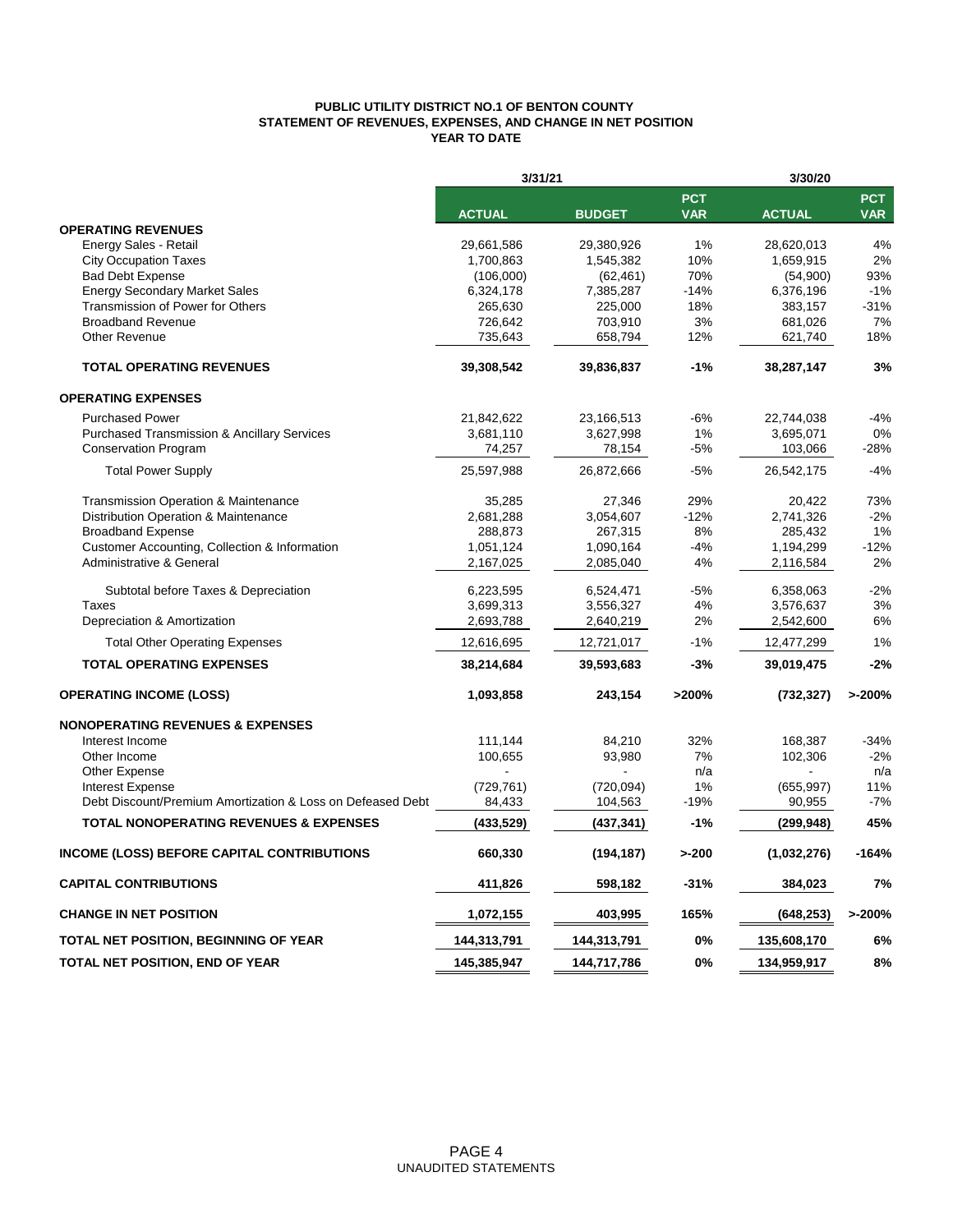#### **PUBLIC UTILITY DISTRICT NO. 1 OF BENTON COUNTY STATEMENT OF REVENUES, EXPENSES, AND CHANGE IN NET POSITION 2021 MONTHLY ACTIVITY**

|                                               | January                  | February       | <b>March</b> | <b>April</b>             | <b>May</b> | June | July | <b>August</b> | <b>September</b> | October | <b>November</b> | <b>December</b> | <b>Total</b>   |
|-----------------------------------------------|--------------------------|----------------|--------------|--------------------------|------------|------|------|---------------|------------------|---------|-----------------|-----------------|----------------|
| <b>OPERATING REVENUES</b>                     |                          |                |              |                          |            |      |      |               |                  |         |                 |                 |                |
| Energy Sales - Retail                         | \$10,350,289             | \$9,870,666    | \$9,440,631  |                          |            |      |      |               |                  |         |                 |                 | \$29,661,586   |
| <b>City Occupation Taxes</b>                  | 597,162                  | 587,170        | 516,531      |                          |            |      |      |               |                  |         |                 |                 | 1,700,863      |
| <b>Bad Debt Expense</b>                       | (34,600)                 | (37,000)       | (34, 400)    |                          |            |      |      |               |                  |         |                 |                 | (106,000)      |
| <b>Energy Secondary Market Sales</b>          | 2,018,285                | 2,634,184      | 1,671,709    |                          |            |      |      |               |                  |         |                 |                 | 6,324,178      |
| Transmission of Power for Others              | 107,277                  | 90,539         | 67,815       |                          |            |      |      |               |                  |         |                 |                 | 265,630        |
| <b>Broadband Revenue</b>                      | 245,868                  | 241,004        | 239,769      |                          |            |      |      |               |                  |         |                 |                 | 726,642        |
| Other Electric Revenue                        | 557,389                  | 42,266         | 135,988      |                          |            |      |      |               |                  |         |                 |                 | 735,643        |
| <b>TOTALOPERATING REVENUES</b>                | 13,841,670               | 13,428,829     | 12,038,043   |                          |            |      |      |               |                  |         |                 |                 | 39,308,542     |
| <b>OPERATING EXPENSES</b>                     |                          |                |              |                          |            |      |      |               |                  |         |                 |                 |                |
| <b>Purchased Power</b>                        | 6,904,768                | 7,944,827      | 6,993,028    |                          |            |      |      |               |                  |         |                 |                 | 21,842,622     |
| Purchased Transmission & Ancillary Services   | 1,235,178                | 1,277,985      | 1,167,947    |                          |            |      |      |               |                  |         |                 |                 | 3,681,110      |
| <b>Conservation Program</b>                   | 90,902                   | (49, 912)      | 33,267       |                          |            |      |      |               |                  |         |                 |                 | 74,257         |
| <b>Total Power Supply</b>                     | 8,230,847                | 9,172,899      | 8,194,242    |                          |            |      |      |               |                  |         |                 |                 | 25,597,988     |
| Transmission Operation & Maintenance          | 3,103                    | 24,229         | 7,953        |                          |            |      |      |               |                  |         |                 |                 | 35,285         |
| Distribution Operation & Maintenance          | 920,685                  | 848,003        | 912,600      |                          |            |      |      |               |                  |         |                 |                 | 2,681,288      |
| <b>Broadband Expense</b>                      | 107,840                  | 85,195         | 95,837       |                          |            |      |      |               |                  |         |                 |                 | 288,873        |
| Customer Accounting, Collection & Information | 351,396                  | 337,094        | 362,634      |                          |            |      |      |               |                  |         |                 |                 | 1,051,124      |
| Administrative & General                      | 1,014,678                | 497,963        | 654,384      |                          |            |      |      |               |                  |         |                 |                 | 2,167,025      |
| Subtotal before Taxes & Depreciation          | 2,397,702                | 1,792,484      | 2,033,408    |                          |            |      |      |               |                  |         |                 |                 | 6,223,595      |
| <b>Taxes</b>                                  | 1,298,866                | 1,250,993      | 1,149,454    |                          |            |      |      |               |                  |         |                 |                 | 3,699,313      |
| Depreciation & Amortization                   | 887,108                  | 901,422        | 905,259      |                          |            |      |      |               |                  |         |                 |                 | 2,693,788      |
|                                               |                          |                |              |                          |            |      |      |               |                  |         |                 |                 |                |
| <b>Total Other Operating Expenses</b>         | 4,583,676                | 3,944,899      | 4,088,121    |                          |            |      |      |               |                  |         |                 |                 | 12,616,695     |
| TOTAL OPERATING EXPENSES                      | 12,814,523               | 13,117,798     | 12,282,363   |                          |            |      |      |               |                  |         |                 |                 | 38,214,684     |
| <b>OPERATING INCOME (LOSS)</b>                | 1,027,147                | 311,031        | (244, 320)   |                          |            |      |      |               |                  |         |                 |                 | 1,093,858      |
| <b>NONOPERATING REVENUES &amp; EXPENSES</b>   |                          |                |              |                          |            |      |      |               |                  |         |                 |                 |                |
| Interest Income                               | 39,194                   | 34,960         | 36,990       |                          |            |      |      |               |                  |         |                 |                 | 111,144        |
| Other Income                                  | 31,339                   | 34,467         | 34,849       |                          |            |      |      |               |                  |         |                 |                 | 100,655        |
| Other Expense                                 | $\overline{\phantom{a}}$ | $\blacksquare$ |              |                          |            |      |      |               |                  |         |                 |                 | $\overline{a}$ |
| Interest Expense                              | (240, 031)               | (240, 031)     | (249, 698)   |                          |            |      |      |               |                  |         |                 |                 | (729, 761)     |
| Debt Discount & Expense Amortization          | 28,144                   | 28,144         | 28,144       |                          |            |      |      |               |                  |         |                 |                 | 84,433         |
| <b>TOTAL NONOPERATING REV/EXP</b>             | (141, 354)               | (142, 461)     | (149, 715)   | $\overline{\phantom{a}}$ |            |      |      |               |                  |         |                 |                 | (433, 529)     |
| INCOME (LOSS) BEFORE CAPITAL CONTRIBUTIONS    | 885,794                  | 168,571        | (394, 035)   |                          |            |      |      |               |                  |         |                 |                 | 660,330        |
| <b>CAPITAL CONTRIBUTIONS</b>                  | 197,655                  | 121,622        | 92,549       |                          |            |      |      |               |                  |         |                 |                 | 411,826        |
| <b>CHANGE IN NET POSITION</b>                 | \$1,083,449              | \$290,192      | (\$301,486)  | \$0                      | \$0        | \$0  | \$0  | \$0           | \$0              | \$0     | \$0             | \$0             | 1,072,155      |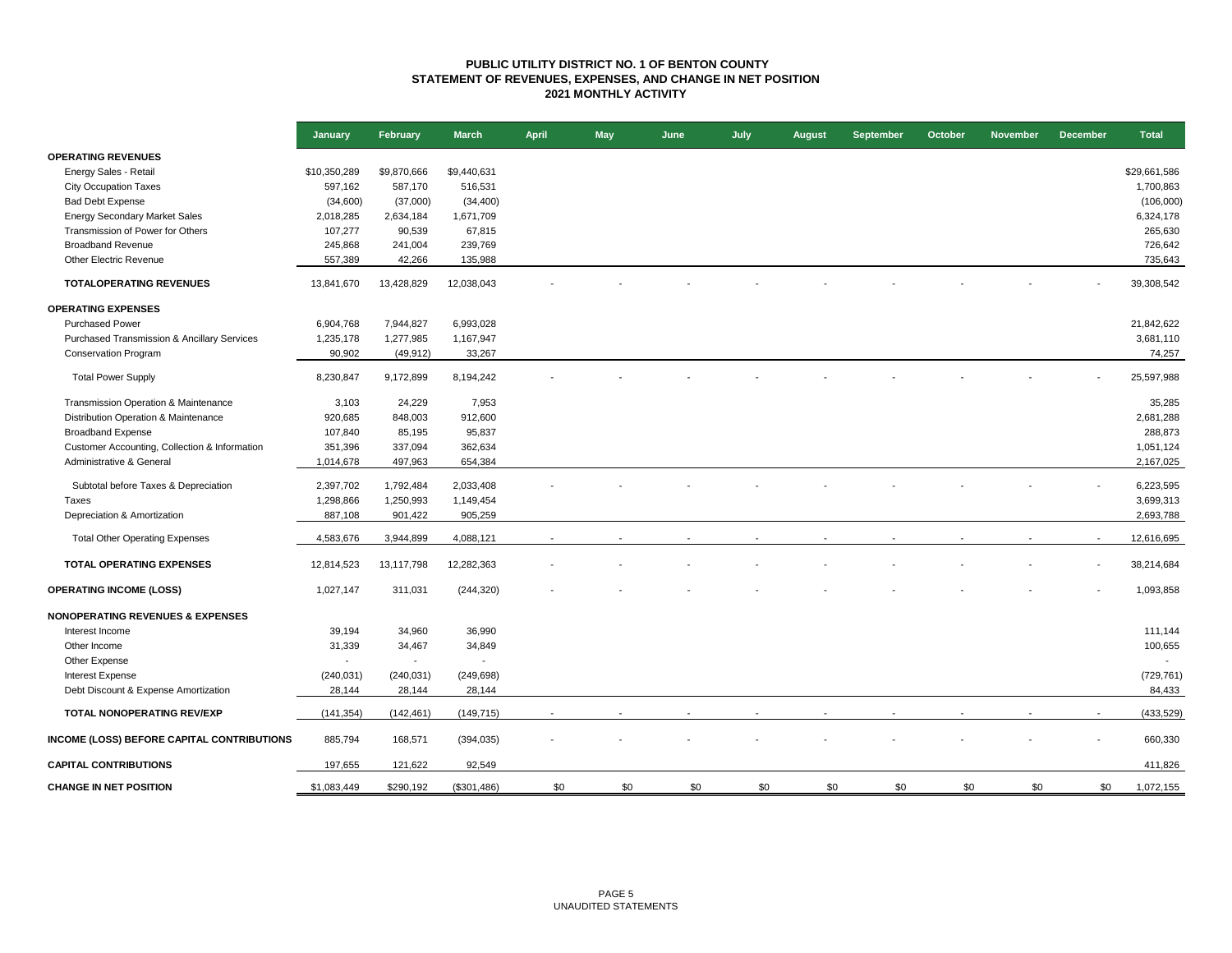#### **PUBLIC UTILITY DISTRICT NO. 1 OF BENTON COUNTY COMPARATIVE STATEMENT OF NET POSITION ASSETS AND DEFERRED OUTFLOWS OF RESOURCES**

|                                                           |                 |                 | Increase/(Decrease) |         |
|-----------------------------------------------------------|-----------------|-----------------|---------------------|---------|
| <b>ASSETS</b>                                             | 3/31/2021       | 3/31/2020       | <b>Amount</b>       | Percent |
|                                                           |                 |                 |                     |         |
| <b>CURRENT ASSETS</b>                                     |                 |                 |                     |         |
| Cash & Cash Equivalents                                   |                 |                 |                     |         |
| Unrestricted Cash & Cash Equivalents                      | 36,990,805      | 33,899,526      | \$3,091,279         |         |
| <b>Restricted Construction Account</b>                    | 7,813,477       |                 | 7,813,477           |         |
| Investments                                               |                 |                 |                     |         |
| Designated Debt Service Reserve Fund                      |                 | 2,612,152       | (2,612,152)         |         |
| Designated Power Market Voltly                            | 8,000,000       | 1,229,169       | 6,770,831           |         |
| <b>Designated Special Capital Rsv</b>                     | 4,498,789       |                 | 4,498,789           |         |
| <b>Designated Customer Deposits</b>                       | 1,900,000       | 1,900,000       |                     |         |
| Accounts Receivable, net                                  | 9,501,891       | 9,107,865       | 394,026             |         |
| <b>BPA Prepay Receivable</b>                              | 600,000         | 600,000         |                     |         |
| <b>Accrued Interest Receivable</b>                        |                 |                 |                     |         |
| Wholesale Power Receivable                                | 1,340,945       | 1,366,342       | (25, 397)           |         |
| <b>Accrued Unbilled Revenue</b>                           | 4,011,000       | 3,696,000       | 315,000             |         |
| <b>Inventory Materials &amp; Supplies</b>                 | 7,045,061       | 6,151,735       | 893,327             |         |
| Prepaid Expenses & Option Premiums                        | 409,699         | 429,897         | (20, 198)           |         |
| <b>Total Current Assets</b>                               | 82,111,666      | 60,992,685      | 21,118,981          | 35%     |
| <b>NONCURRENT ASSETS</b>                                  |                 |                 |                     |         |
| <b>Restricted Bond Reserve Fund</b>                       | 108,200         | 1,107,865       | (999, 665)          |         |
| <b>Other Receivables</b>                                  | 186,062         | 258,318         | (72, 256)           |         |
| <b>Preliminary Surveys</b>                                | 38,857          | 81,286          | (42, 428)           |         |
| <b>BPA Prepay Receivable</b>                              | 3,900,000       | 4,500,000       | (600,000)           |         |
| <b>Deferred Purchased Power Costs</b>                     | 6,418,037       | 6,880,155       | (462, 118)          |         |
|                                                           | 10,651,156      | 12,827,623      | (1,576,468)         | $-17%$  |
| <b>Utility Plant</b>                                      |                 |                 |                     |         |
| Land and Intangible Plant                                 | 3,952,531       | 3,939,818       | 12,713              |         |
| <b>Electric Plant in Service</b>                          | 354,685,549     | 339,917,027     | 14,768,522          |         |
| <b>Construction Work in Progress</b>                      | 8,303,428       | 7,491,548       | 811,880             |         |
| <b>Accumulated Depreciation</b>                           | (216, 812, 827) | (207, 720, 065) | (9,092,762)         |         |
| <b>Net Utility Plant</b>                                  | 150,128,680     | 143,628,328     | 6,500,353           | 5%      |
| <b>Total Noncurrent Assets</b>                            | 160,779,836     | 156,455,951     | 4,323,885           | 3%      |
| <b>Total Assets</b>                                       | 242,891,502     | 217,448,636     | 25,442,866          | 12%     |
| DEFERRED OUTFLOWS OF RESOURCES                            |                 |                 |                     |         |
| Unamortized Loss on Defeased Debt                         | 96,324          |                 | 96,324              |         |
| <b>Pension Deferred Outflow</b>                           | 1,541,887       | 1,300,658       | 241,229             |         |
| Accumulated Decrease in Fair Value of Hedging Derivatives | 917,904         | 2,005,470       | (1,087,566)         |         |
| <b>Total Deferred Outflows of Resources</b>               | 2,556,115       | 3,306,128       | (750, 013)          |         |
|                                                           |                 |                 |                     |         |
| TOTAL ASSETS & DEFERRED OUTFLOWS OF RESOURCES             | 245,447,617     | 220,754,764     | 24,692,853          | 11%     |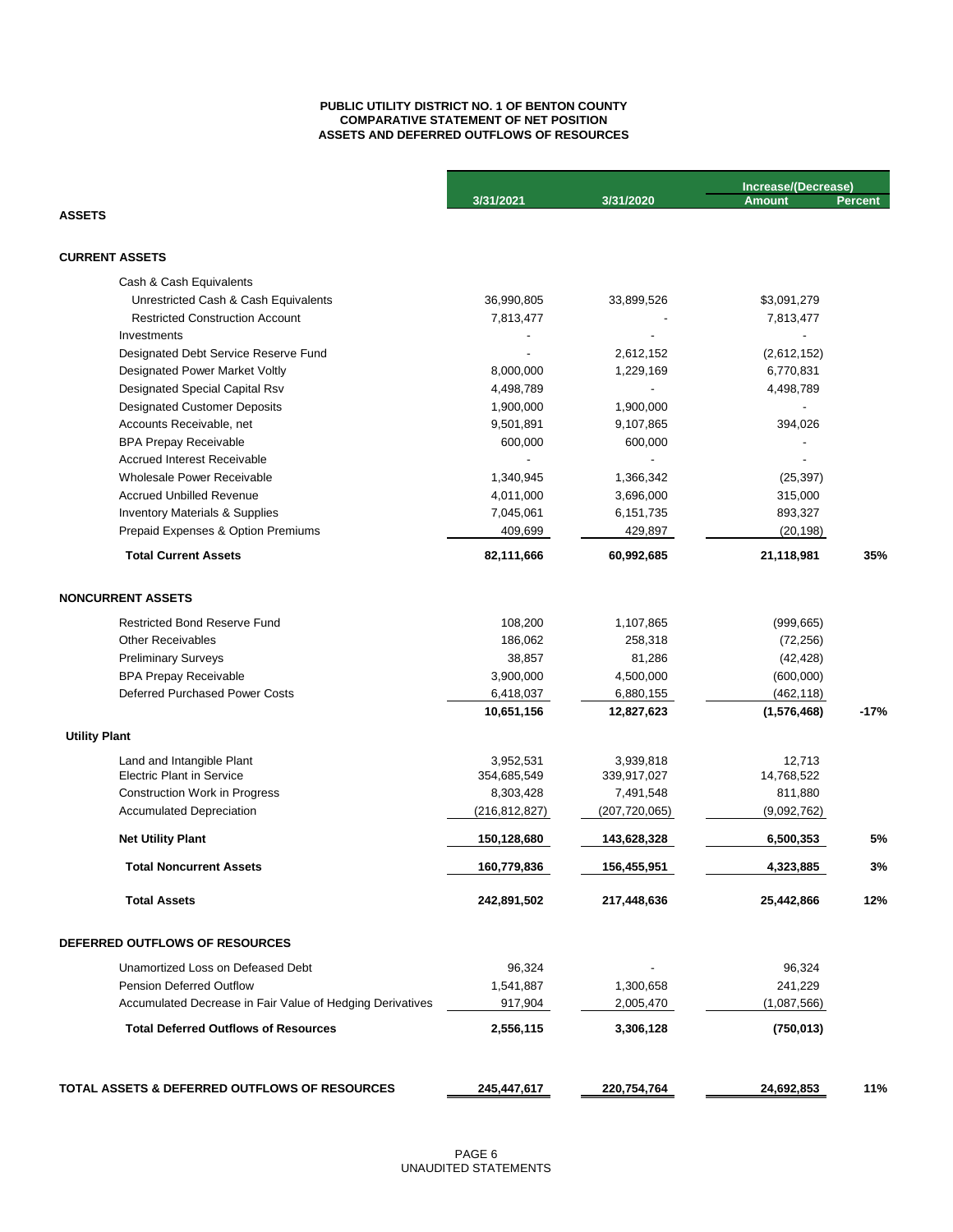### **LIABILITIES AND DEFERRED INFLOWS OF RESOURCES PUBLIC UTILITY DISTRICT NO. 1 OF BENTON COUNTY COMPARATIVE STATEMENT OF NET POSITION**

|                                                                      |             |              | Increase/(Decrease) |                |
|----------------------------------------------------------------------|-------------|--------------|---------------------|----------------|
|                                                                      | 3/31/2021   | 3/30/2020    | <b>Amount</b>       | <b>Percent</b> |
| <b>LIABILITIES</b>                                                   |             |              |                     |                |
| <b>CURRENT LIABILITIES</b>                                           |             |              |                     |                |
| <b>Warrants Outstanding</b>                                          |             |              | \$0                 |                |
| <b>Accounts Payable</b>                                              | 9,931,021   | 10,029,872   | (98, 851)           |                |
| <b>Customer Deposits</b>                                             | 1,687,342   | 2,127,470    | (440, 128)          |                |
| <b>Accrued Taxes Payable</b>                                         | 1,604,414   | 1,529,867    | 74,547              |                |
| Other Current & Accrued Liabilities                                  | 3,289,010   | 3,024,271    | 264,740             |                |
| <b>Accrued Interest Payable</b>                                      | 1,200,157   | 1,076,661    | 123,496             |                |
| Revenue Bonds, Current Portion                                       | 3,115,000   | 3,940,000    | (825,000)           |                |
| <b>Total Current Liabilities</b>                                     | 20,826,944  | 21,728,141   | (901, 197)          | -4%            |
|                                                                      |             |              |                     |                |
| <b>NONCURRENT LIABILITIES</b>                                        |             |              |                     |                |
| 2010 Bond Issue                                                      | 17,345,000  | 17,345,000   |                     |                |
| 2011 Bond Issue                                                      |             | 5,830,000    | (5,830,000)         |                |
| 2016 Bond Issue                                                      | 22,470,000  | 22,470,000   |                     |                |
| 2020 Bond Issue                                                      | 20,380,000  |              | 20,380,000          |                |
| Unamortized Premium & Discount                                       | 6,109,530   | 3,360,045    | 2,749,485           |                |
| Pension Liability                                                    | 4,944,524   | 5,017,752    | (73, 228)           |                |
| <b>Deferred Revenue</b>                                              | 1,128,211   | 582,383      | 545,828             |                |
| <b>BPA Prepay Incentive Credit</b>                                   | 1,209,451   | 1,370,707    | (161, 256)          |                |
| <b>Other Liabilities</b>                                             | 1,343,549   | 2,398,553    | (1,055,004)         |                |
| <b>Total Noncurrent Liabilities</b>                                  | 74,930,265  | 58,374,440   | 2,005,825           | 28%            |
| <b>Total Liabilities</b>                                             | 95,757,209  | 80,102,581   | 1,104,628           | 20%            |
| DEFERRED INFLOWS OF RESOURCES                                        |             |              |                     |                |
| Unamortized Gain on Defeased Debt                                    |             | 42,172       | (42, 172)           |                |
| Pension Deferred Inflow                                              | 1,742,892   | 3,204,807    | (1,461,915)         |                |
| Accumulated Increase in Fair Value of Hedging Derivatives            | 2,561,569   | 2,445,287    | 116,282             |                |
| <b>Total Deferred Inflows of Resources</b>                           | 4,304,461   | 5,692,266    | (1, 387, 805)       | $-24%$         |
|                                                                      |             |              |                     |                |
| <b>NET POSITION</b>                                                  |             |              |                     |                |
| Net Investment in Capital Assets                                     | 88,618,951  | 90,641,111   | (2,022,160)         |                |
| <b>Restricted for Debt Service</b>                                   | 108,200     | 1,107,865    | (999, 665)          |                |
| Unrestricted                                                         | 56,658,796  | 43,210,942   | 13,447,854          |                |
| <b>Total Net Position</b>                                            | 145,385,947 | 134,959,917  | 10,426,030          | 8%             |
| TOTAL NET POSITION, LIABILITIES AND                                  |             |              |                     |                |
| DEFERRED INFLOWS OF RESOURCES                                        | 245,447,617 | 220,754,764  | 24,692,853          | 11%            |
| <b>CURRENT RATIO:</b>                                                | 3.94:1      | 2.81:1       |                     |                |
| (Current Assets / Current Liabilities)                               |             |              |                     |                |
|                                                                      |             |              |                     |                |
| <b>WORKING CAPITAL:</b><br>(Current Assets less Current Liabilities) | 61,284,722  | \$39,264,544 | \$22,020,179        | 56%            |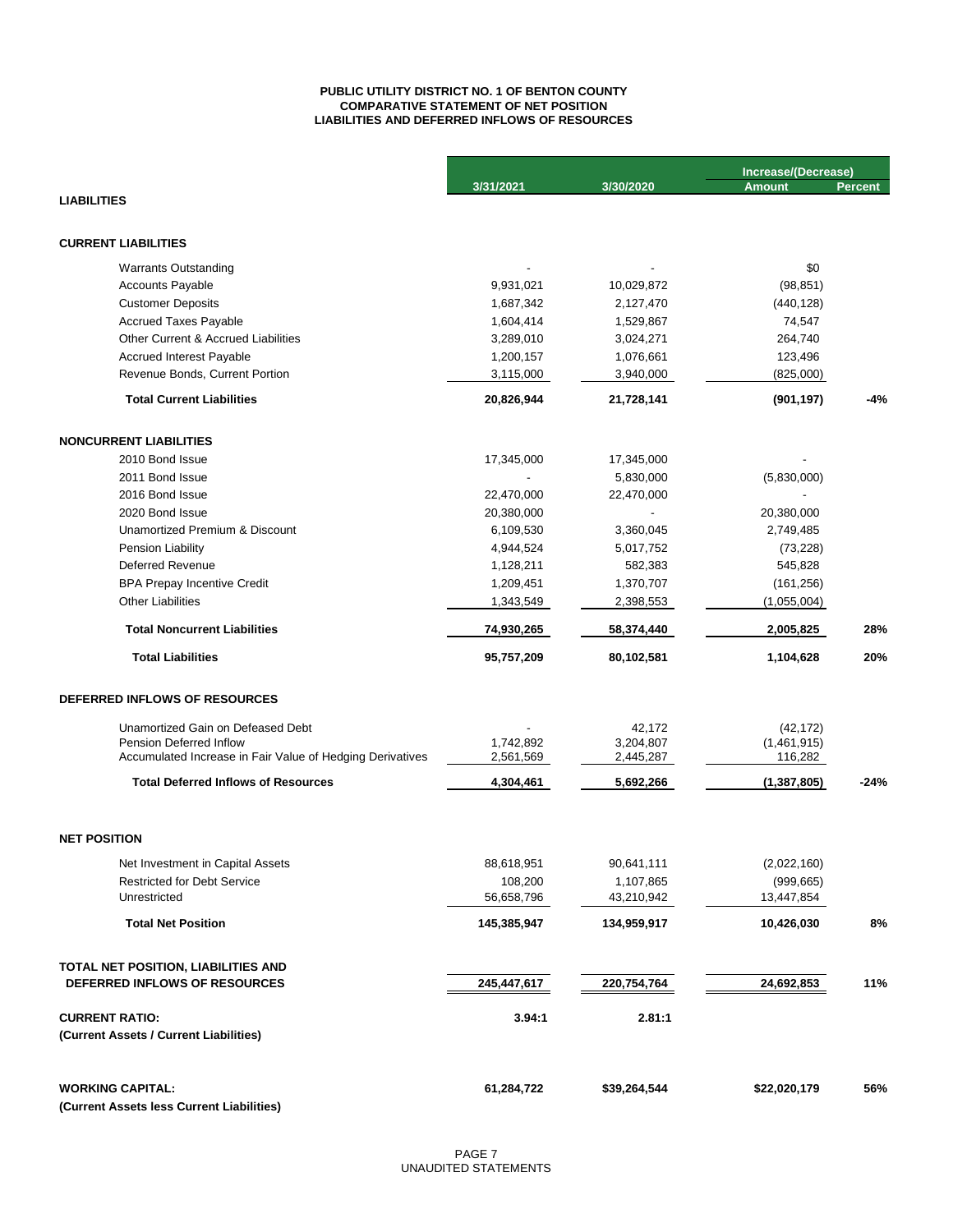#### **PUBLIC UTILITY DISTRICT NO. 1 OF BENTON COUNTY ENERGY STATISTICAL DATA CURRENT MONTH**

|                                                                          |                          | 3/31/2021 |                         |        |              | 3/31/2020               |        |                  |
|--------------------------------------------------------------------------|--------------------------|-----------|-------------------------|--------|--------------|-------------------------|--------|------------------|
|                                                                          |                          |           |                         |        | <b>PCT</b>   |                         |        | <b>PCT</b>       |
|                                                                          | <b>ACTUAL</b>            |           | <b>BUDGET</b>           |        | <b>VAR</b>   | <b>ACTUAL</b>           |        | <b>VAR</b>       |
| <b>ENERGY SALES RETAIL - REVENUE</b>                                     |                          |           | \$5,359,472             |        | 5%           |                         |        | 8%               |
| Residential<br><b>Small General Service</b>                              | \$5,619,556<br>700,139   |           | 625,276                 |        | 12%          | 5,185,538<br>693,779    |        | 1%               |
| <b>Medium General Service</b>                                            | 1,013,345                |           | 871,248                 |        | 16%          | 973,288                 |        | 4%               |
| Large General Service                                                    | 1,143,931                |           | 959,213                 |        | 19%          | 1,157,204               |        | $-1%$            |
| Large Industrial                                                         | 300,171                  |           | 299,903                 |        | 0%           | 292,204                 |        | 3%               |
| Small Irrigation                                                         | 25,567                   |           | 42,478                  |        | $-40%$       | 35,615                  |        | $-28%$           |
| Large Irrigation                                                         | 991,340                  |           | 809,978                 |        | 22%          | 1,095,336               |        | $-9%$            |
| <b>Street Lights</b>                                                     | 22,034                   |           | 18,277                  |        | 21%          | 18,346                  |        | 20%              |
| <b>Security Lights</b>                                                   | 20,682                   |           | 24,814                  |        | $-17%$       | 21,102                  |        | $-2%$            |
| <b>Unmetered Accounts</b>                                                | 17,868                   |           | 17,498                  |        | 2%           | 16,830                  |        | 6%               |
| <b>Billed Revenues Before Taxes &amp; Unbilled Revenue</b>               | \$9,854,633              |           | \$9,028,158             |        | 9%           | \$9,489,242             |        | 4%               |
| <b>Unbilled Revenue</b>                                                  | (414,000)                |           | (414,000)               |        | 0%           | (176,000)               |        | 135%             |
| <b>Energy Sales Retail Subtotal</b>                                      | \$9,440,633              |           | \$8,614,158             |        | 10%          | \$9,313,242             |        | 1%               |
| <b>City Occupation Taxes</b>                                             | 516,532                  |           | 515,127                 |        | 0%           | 487,660                 |        | 6%               |
| Bad Debt Expense (0.16% of retail sales)                                 | (34, 400)                |           | (19,707)                |        | 75%          | (17,000)                |        | 102%             |
| <b>TOTAL SALES - REVENUE</b>                                             | \$9,922,765              |           | \$9,109,578             |        | 9%           | \$9,783,902             |        | 1%               |
|                                                                          |                          |           |                         |        |              |                         |        |                  |
| <b>ENERGY SALES RETAIL - kWh</b>                                         |                          | aMW       |                         | aMW    |              |                         | aMW    |                  |
| Residential                                                              | 65,673,818               | 88.3      | 60,792,425              | 81.7   | 8%           | 59,722,751              | 80.3   | 10%              |
| <b>Small General Service</b>                                             | 9,111,951                | 12.2      | 7,860,974               | 10.6   | 16%          | 9,016,176               | 12.1   | 1%               |
| <b>Medium General Service</b>                                            | 13,988,033               | 18.8      | 11,563,380              | 15.5   | 21%          | 13,490,686              | 18.1   | 4%               |
| Large General Service                                                    | 17,486,680               | 23.5      | 14,234,301              | 19.1   | 23%          | 17,613,400              | 23.7   | $-1%$            |
| Large Industrial                                                         | 5,585,080                | 7.5       | 5,564,669               | 7.5    | 0%           | 5,408,680               | 7.3    | 3%               |
| Small Irrigation                                                         | 213,370                  | 0.3       | 498,359                 | 0.7    | $-57%$       | 377,142                 | 0.5    | $-43%$           |
| Large Irrigation                                                         | 13,044,728               | 17.5      | 11,236,260              | 15.1   | 16%          | 15,567,631              | 20.9   | $-16%$           |
| <b>Street Lights</b>                                                     | 256,651                  | 0.3       | 216,040                 | 0.3    | 19%          | 212,312                 | 0.3    | 21%              |
| <b>Security Lights</b>                                                   | 72,618                   | 0.1       | 81,695                  | 0.1    | $-11%$       | 77.607                  | 0.1    | $-6%$            |
| <b>Unmetered Accounts</b>                                                | 251,861                  | 0.3       | 246,456                 | 0.3    | 2%           | 237,371                 | 0.3    | 6%               |
| <b>TOTAL kWh BILLED</b>                                                  | 125,684,790              | 168.9     | 112,294,560             | 150.9  | 12%          | 121,723,756             | 163.6  | 3%               |
|                                                                          |                          |           |                         |        |              |                         |        |                  |
| <b>NET POWER COST</b>                                                    |                          |           |                         |        |              |                         |        |                  |
| <b>BPA Power Costs</b>                                                   |                          |           |                         |        |              |                         |        |                  |
| Slice                                                                    | \$2,709,238              |           | \$2.709.238             |        | 0%           | \$2,767,675             |        | $-2%$            |
| <b>Block</b>                                                             | 2,387,248                |           | 2,387,243               |        | 0%           | 2,377,943               |        | 0%               |
| Subtotal                                                                 | 5,096,486                |           | 5,096,481               |        | 0%           | 5,145,618               |        | $-1%$            |
| <b>Other Power Purchases</b>                                             | 654,525                  |           | 569,685                 |        | 15%          | 918,277                 |        | $-29%$           |
| Frederickson                                                             | 1,242,016                |           | 1,422,606               |        | $-13%$       | 1,563,226               |        | $-21%$           |
| Transmission                                                             | 953,376                  |           | 946,500                 |        | 1%           | 966,285                 |        | $-1%$            |
| Ancillary                                                                | 214,570                  |           | 241,015                 |        | $-11%$       | 244,636                 |        | $-12%$           |
| <b>Conservation Program</b>                                              | 33,269                   |           | 32,828                  |        | 1%           | (21,786)                |        | >200%            |
| <b>Gross Power Costs</b>                                                 | 8,194,242                |           | 8,309,115               |        | $-1%$        | 8,816,256               |        | $-7%$            |
| Less Secondary Market Sales-Energy                                       | (1,563,054)              |           | (2,003,059)             |        | $-22%$       | (1,778,223)             |        | $-12%$           |
| Less Secondary Market Sales-Gas<br>Less Transmission of Power for Others | (108, 655)               |           | (105, 400)              |        | 3%<br>$-10%$ | (222, 109)              |        | $-51%$<br>$-47%$ |
| <b>NET POWER COSTS</b>                                                   | (67, 815)<br>\$6,454,718 |           | (75,000)<br>\$6,125,656 |        | 5%           | (128, 149)<br>6,687,775 |        | $-3%$            |
|                                                                          |                          |           |                         |        |              |                         |        |                  |
| <b>NET POWER - kWh</b>                                                   |                          |           |                         |        |              |                         |        |                  |
| <b>BPA Power</b>                                                         |                          | aMW       |                         | aMW    |              |                         | aMW    |                  |
| Slice                                                                    | 77,593,000               | 104.3     | 94,425,219              | 126.9  | $-18%$       | 80,759,000              | 108.5  | $-4%$            |
| <b>Block</b>                                                             | 59,519,000               | 80.0      | 59,519,242              | 80.0   | 0%           | 59,220,000              | 79.6   | 1%               |
| Subtotal                                                                 | 137,112,000              | 184.3     | 153,944,461             | 206.9  | $-11%$       | 139,979,000             | 188.1  | $-2%$            |
| Other Power Purchases                                                    | 9,965,000                | 13.4      | 19,320,229              | 26.0   | $-48%$       | 17,717,000              | 23.8   | $-44%$           |
| Frederickson                                                             | 20.090.000               | 27.0      |                         |        | n/a          | 33.550.000              | 45.1   | -40%             |
| Gross Power kWh                                                          | 167,167,000              | 224.7     | 173,264,690             | 232.9  | -4%          | 191,246,000             | 257.1  | $-13%$           |
| Less Secondary Market Sales                                              | (39, 843, 000)           | (53.6)    | (48, 226, 000)          | (64.8) | $-17%$       | (61, 136, 000)          | (82.2) | $-35%$           |
| Less Transmission Losses/Imbalance                                       | (3,509,000)              | (4.7)     | (2,599,282)             | (3.5)  | 35%          | (3,331,000)             | (4.5)  | 5%               |
| <b>NET POWER - kWh</b>                                                   | 123,815,000              | 166.4     | 122,439,408             | 164.6  | 1%           | 126,779,000             | 170.4  | $-2%$            |
|                                                                          |                          |           |                         |        |              |                         |        |                  |
| <b>COST PER MWh: (dollars)</b>                                           |                          |           |                         |        |              |                         |        |                  |
| Gross Power Cost (average)                                               | \$49.02                  |           | \$47.96                 |        | 2%           | \$46.10                 |        | 6%               |
| Net Power Cost                                                           | \$52.13                  |           | \$50.03                 |        | 4%           | \$52.75                 |        | $-1%$            |
| <b>BPA Power Cost</b>                                                    | \$37.17                  |           | \$33.11                 |        | 12%          | \$36.76                 |        | 1%               |
| Secondary Market Sales                                                   | \$39.23                  |           | \$41.53                 |        | -6%          | \$29.09                 |        | 35%              |
|                                                                          |                          |           |                         |        |              |                         |        |                  |
| <b>ACTIVE SERVICE LOCATIONS:</b>                                         |                          |           |                         |        |              |                         |        |                  |
| Residential                                                              | 46,593                   |           |                         |        |              | 45,808                  |        | 2%               |
| <b>Small General Service</b>                                             | 5,192                    |           |                         |        |              | 5,114                   |        | 2%               |
| <b>Medium General Service</b>                                            | 819                      |           |                         |        |              | 805                     |        | 2%               |
| Large General Service                                                    | 175                      |           |                         |        |              | 168                     |        | 4%               |
| Large Industrial                                                         | 5                        |           |                         |        |              | 5                       |        | 0%               |
| Small Irrigation                                                         | 536                      |           |                         |        |              | 531                     |        | 1%               |
| Large Irrigation                                                         | 437                      |           |                         |        |              | 437                     |        | 0%               |
| <b>Street Lights</b>                                                     | 9                        |           |                         |        |              | 9                       |        | 0%               |
| <b>Security Lights</b>                                                   | 1,825                    |           |                         |        |              | 1,832                   |        | 0%               |
| <b>Unmetered Accounts</b>                                                | 383                      |           |                         |        |              | 377                     |        | 2%               |
| <b>TOTAL</b>                                                             | 55,974                   |           |                         |        |              | 55,086                  |        | 2%               |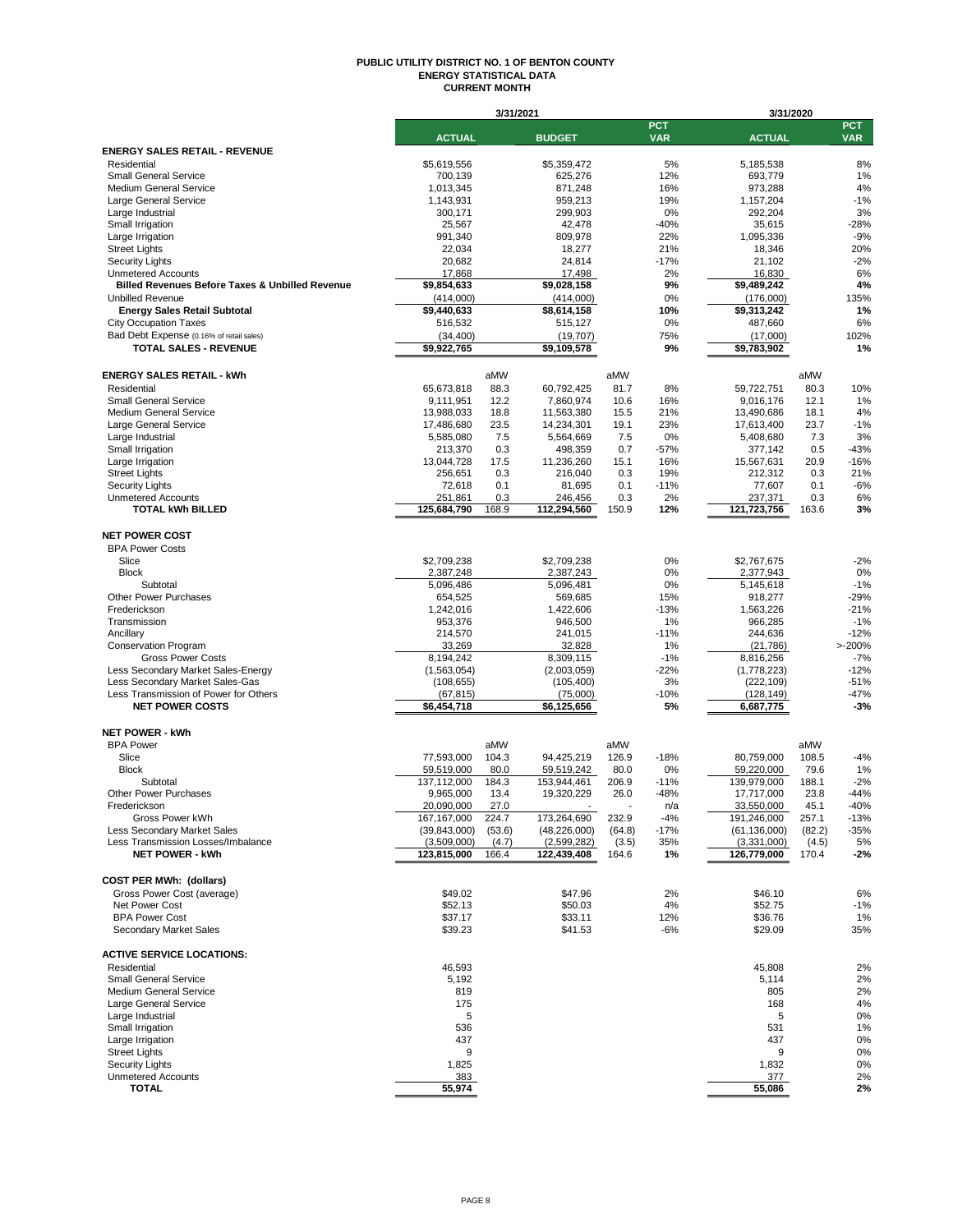#### **PUBLIC UTILITY DISTRICT NO. 1 OF BENTON COUNTY ENERGY STATISTICAL DATA YEAR TO DATE**

|                                                                          |                               | 3/31/2021      |                            |                |                          | 3/31/2020                  |                |                          |
|--------------------------------------------------------------------------|-------------------------------|----------------|----------------------------|----------------|--------------------------|----------------------------|----------------|--------------------------|
|                                                                          | <b>ACTUAL</b>                 |                | <b>BUDGET</b>              |                | <b>PCT</b><br><b>VAR</b> | <b>ACTUAL</b>              |                | <b>PCT</b><br><b>VAR</b> |
| <b>ENERGY SALES RETAIL - REVENUE</b>                                     |                               |                |                            |                |                          |                            |                |                          |
| Residential                                                              | 19,474,306                    |                | 20, 341, 225               |                | $-4%$                    | 18,260,664                 |                | 7%                       |
| <b>Small General Service</b>                                             | 2,305,125                     |                | 2,150,898                  |                | 7%                       | 2,338,077                  |                | $-1%$                    |
| <b>Medium General Service</b>                                            | 3,189,879                     |                | 2,821,685                  |                | 13%<br>17%               | 3,209,206                  |                | $-1%$<br>$-5%$           |
| Large General Service<br>Large Industrial                                | 3,437,421<br>881,090          |                | 2,945,680<br>886,585       |                | $-1%$                    | 3,624,388<br>879,782       |                | 0%                       |
| Small Irrigation                                                         | 41,551                        |                | 48,348                     |                | $-14%$                   | 52,478                     |                | $-21%$                   |
| Large Irrigation                                                         | 1,230,537                     |                | 1,060,733                  |                | 16%                      | 1,406,118                  |                | $-12%$                   |
| <b>Street Lights</b>                                                     | 42,854                        |                | 54,831                     |                | $-22%$                   | 55,044                     |                | $-22%$                   |
| <b>Security Lights</b>                                                   | 61,927                        |                | 74,441                     |                | $-17%$                   | 64,115                     |                | $-3%$                    |
| <b>Unmetered Accounts</b>                                                | 52,897                        |                | 52,499                     |                | 1%                       | 53,140                     |                | 0%                       |
| <b>Billed Revenues Before Taxes &amp; Unbilled Revenue</b>               | \$30,717,587                  |                | 30,436,926                 |                | 1%                       | \$29,943,012               |                | 3%                       |
| <b>Unbilled Revenue</b>                                                  | (1,056,000)                   |                | (1,056,000)                |                | 0%                       | (1,323,000)                |                | $-20%$                   |
| <b>Energy Sales Retail Subtotal</b>                                      | \$29,661,587                  |                | 29,380,926                 |                | 1%<br>10%                | \$28,620,012               |                | 4%<br>2%                 |
| <b>City Occupation Taxes</b><br>Bad Debt Expense (0.16% of retail sales) | 1,700,863<br>(106,000)        |                | 1,545,382<br>(62, 461)     |                | 70%                      | 1,659,913<br>(54,900)      |                | 93%                      |
| <b>TOTAL SALES - REVENUE</b>                                             | \$31,256,450                  |                | 30,863,847                 |                | 1%                       | \$30,225,025               |                | 3%                       |
| <b>ENERGY SALES RETAIL - kWh</b>                                         |                               | aMW            |                            | aMW            |                          |                            | aMW            |                          |
| Residential                                                              | 230,673,029                   | 106.8          | 241,278,534                | 111.7          | $-4%$                    | 214,446,636                | 99.3           | 8%                       |
| <b>Small General Service</b>                                             | 30,232,597                    | 14.0           | 27,883,535                 | 12.9           | 8%                       | 30,730,112                 | 14.2           | $-2%$                    |
| <b>Medium General Service</b>                                            | 44,671,591                    | 20.7           | 38,951,153                 | 18.0           | 15%                      | 44,536,121                 | 20.6           | 0%                       |
| Large General Service                                                    | 53,041,880                    | 24.6           | 45,313,779                 | 21.0           | 17%                      | 55,897,880                 | 25.9           | $-5%$                    |
| Large Industrial                                                         | 16.510.640                    | 7.6            | 16,548,759                 | 7.7            | 0%                       | 16,449,200                 | 7.6            | 0%                       |
| Small Irrigation                                                         | 346,305                       | 0.2            | 498,421                    | 0.2            | $-31%$                   | 501,226                    | 0.2            | $-31%$                   |
| Large Irrigation                                                         | 13,671,873                    | 6.3            | 11,827,350                 | 5.5            | 16%                      | 16,608,338                 | 7.7            | $-18%$                   |
| <b>Street Lights</b>                                                     | 485,680                       | 0.2            | 648,110                    | 0.3            | $-25%$                   | 636,973                    | 0.3            | $-24%$                   |
| <b>Security Lights</b><br><b>Unmetered Accounts</b>                      | 219,002<br>745,767            | 0.1<br>0.3     | 245,385<br>739,423         | 0.1<br>0.3     | $-11%$<br>1%             | 233,181<br>749,254         | 0.1<br>0.3     | $-6%$<br>0%              |
| <b>TOTAL kWh BILLED</b>                                                  | 390,598,364                   | 180.8          | 383,934,449                | 177.7          | 2%                       | 380,788,921                | 176.3          | 3%                       |
| <b>NET POWER COST</b>                                                    |                               |                |                            |                |                          |                            |                |                          |
| <b>BPA Power Costs</b>                                                   |                               |                |                            |                |                          |                            |                |                          |
| Slice                                                                    | \$8,127,714                   |                | \$8,127,714                |                | 0%                       | \$8,296,681                |                | $-2%$                    |
| <b>Block</b>                                                             | 7,739,259                     |                | 7,739,264                  |                | 0%                       | 7,668,820                  |                | 1%                       |
| Subtotal                                                                 | \$15,866,973                  |                | \$15,866,979               |                | 0%                       | \$15,965,501               |                | $-1%$                    |
| <b>Other Power Purchases</b>                                             | 2,735,571                     |                | 2,116,322                  |                | 29%                      | 2,557,645                  |                | 7%                       |
| Frederickson                                                             | 3,240,077                     |                | 5,183,212                  |                | $-37%$                   | 4,220,893                  |                | $-23%$                   |
| Transmission<br>Ancillary                                                | 2,911,826<br>769,283          |                | 2,885,300<br>742,699       |                | 1%<br>4%                 | 2,879,515<br>815,556       |                | 1%<br>$-6%$              |
| <b>Conservation Program</b>                                              | 74,257                        |                | 78,154                     |                | $-5%$                    | 103,066                    |                | $-28%$                   |
| <b>Gross Power Costs</b>                                                 | \$25,597,987                  |                | \$26,872,666               |                | $-5%$                    | \$26,542,176               |                | $-4%$                    |
| Less Secondary Market Sales-Energy                                       | (5,643,086)                   |                | (7,079,287)                |                | $-20%$                   | (5,691,501)                |                | $-1%$                    |
| Less Secondary Market Sales-Gas                                          | (681,092)                     |                | (306,000)                  |                | 123%                     | (684, 696)                 |                | $-1%$                    |
| Less Transmission of Power for Others                                    | (265, 630)                    |                | (225,000)                  |                | 18%                      | (383,158)                  |                | $-31%$                   |
| <b>NET POWER COSTS</b>                                                   | \$19,008,179                  |                | \$19,262,379               |                | -1%                      | \$19,782,821               |                | $-4%$                    |
| <b>NET POWER - kWh</b>                                                   |                               |                |                            |                |                          |                            |                |                          |
| <b>BPA Power</b>                                                         |                               | aMW            |                            | aMW            |                          |                            | aMW            |                          |
| Slice<br><b>Block</b>                                                    | 275,388,000<br>200,534,000    | 127.5<br>92.8  | 271,711,754<br>200,534,060 | 125.8<br>92.8  | 1%<br>0%                 | 271,985,000<br>199,526,000 | 125.9<br>92.4  | 1%<br>1%                 |
| Subtotal                                                                 | 475,922,000                   | 220.3          | 472,245,815                | 218.6          | 1%                       | 471,511,000                | 218.3          | 1%                       |
| <b>Other Power Purchases</b>                                             | 33,870,000                    | 15.7           | 59,178,741                 | 27.4           | $-43%$                   | 48,789,000                 | 22.6           | $-31%$                   |
| Frederickson                                                             | 29.390.000                    | 13.6           | 70.800.000                 | 32.8           | $-58%$                   | 63.946.000                 | 29.6           | $-54%$                   |
| Gross Power kWh                                                          | 539,182,000                   | 249.6          | 602,224,555                | 278.8          | $-10%$                   | 584,246,000                | 270.5          | $-8%$                    |
| Less Secondary Market Sales                                              | (139, 943, 000)               | (64.8)         | (194, 383, 456)            | (90.0)         | $-28%$                   | (195, 482, 000)            | (90.5)         | -28%                     |
| Less Transmission Losses/Imbalance<br><b>NET POWER - kWh</b>             | (10, 816, 000)<br>388,423,000 | (5.0)<br>179.8 | (8,480,460)<br>399,360,640 | (3.9)<br>184.9 | 28%<br>$-3%$             | (9,873,000)<br>378,891,000 | (4.6)<br>175.4 | 10%<br>3%                |
|                                                                          |                               |                |                            |                |                          |                            |                |                          |
| <b>COST PER MWh: (dollars)</b>                                           |                               |                |                            |                |                          |                            |                |                          |
| Gross Power Cost (average)<br>Net Power Cost                             | \$47.48<br>\$48.94            |                | \$44.62<br>\$48.23         |                | 6%<br>1%                 | \$45.43<br>\$52.21         |                | 5%<br>$-6%$              |
| <b>BPA Power Cost</b>                                                    | \$33.34                       |                | \$33.60                    |                | $-1%$                    | \$33.86                    |                | $-2%$                    |
| Secondary Market Sales                                                   | \$40.32                       |                | \$36.42                    |                | 11%                      | \$29.12                    |                | 38%                      |
| <b>AVERAGE ACTIVE SERVICE LOCATIONS:</b>                                 |                               |                |                            |                |                          |                            |                |                          |
| Residential                                                              | 46,524                        |                |                            |                |                          | 45,767                     |                | 2%                       |
| <b>Small General Service</b>                                             | 5,166                         |                |                            |                |                          | 5,104                      |                | 1%                       |
| <b>Medium General Service</b>                                            | 814                           |                |                            |                |                          | 802                        |                | 2%                       |
| Large General Service                                                    | 175                           |                |                            |                |                          | 167                        |                | 5%                       |
| Large Industrial                                                         | 5                             |                |                            |                |                          | 5                          |                | 0%                       |
| Small Irrigation<br>Large Irrigation                                     | 537<br>437                    |                |                            |                |                          | 529<br>434                 |                | 2%<br>1%                 |
| <b>Street Lights</b>                                                     | 9                             |                |                            |                |                          | 9                          |                | 0%                       |
| <b>Security Lights</b>                                                   | 1,825                         |                |                            |                |                          | 1,832                      |                | 0%                       |
| <b>Unmetered Accounts</b>                                                | 381                           |                |                            |                |                          | 377                        |                | 1%                       |
| TOTAL                                                                    | 55,873                        |                |                            |                |                          | 55,026                     |                | 2%                       |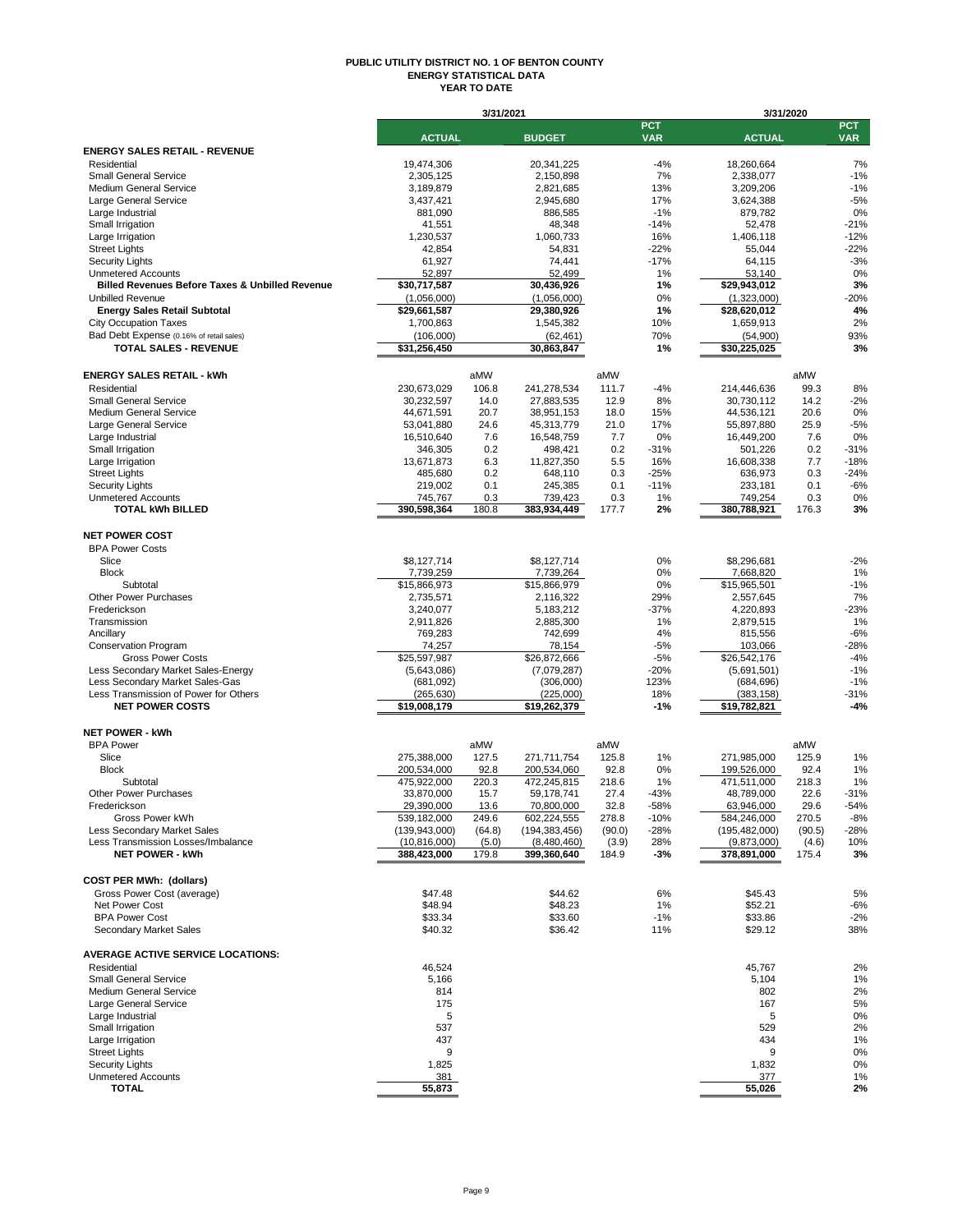#### **PUBLIC UTILITY DISTRICT NO. 1 OF BENTON COUNTY KWH SALES MONTHLY ACTIVITY**

|                              | January                       | February   | March      | April      | May        | June       | July        | August     | September  | October    | November   | December       | <b>Total</b> |
|------------------------------|-------------------------------|------------|------------|------------|------------|------------|-------------|------------|------------|------------|------------|----------------|--------------|
|                              |                               |            |            |            |            |            |             |            |            |            |            |                |              |
| Residential<br>2017          | 114,089,923                   | 97,473,618 | 72,629,078 | 50,897,608 | 40,454,502 | 45,014,248 | 55,425,631  | 62,752,408 | 53,038,585 | 40,359,813 | 54,793,496 | 72,704,997     | 759,633,907  |
| 2018                         | 90,521,667                    | 69,963,306 | 64,197,600 | 51,994,462 | 41,172,298 | 46,005,694 | 52,401,791  | 63,971,768 | 48,545,386 | 39,430,056 | 53,123,365 | 75,779,715     | 697,107,108  |
| 2019                         | 80,765,201                    | 92,696,529 | 91,330,363 | 53,956,825 | 39,558,052 | 46,696,925 | 50,087,721  | 59,216,433 | 53,144,737 | 42,313,189 | 61,894,953 | 79,446,307     | 751,107,235  |
| 2020                         | 80,434,695                    | 74,289,190 | 59,722,751 | 54,472,823 | 40,553,069 | 45,225,460 | 52,943,517  | 65,031,269 | 55,803,408 | 41,425,462 | 57,582,525 | 76,923,777     | 704,407,946  |
| 2021                         | 82,285,898                    | 82,713,313 | 65,673,818 |            |            |            |             |            |            |            |            |                | 230,673,029  |
| <b>Small General Service</b> |                               |            |            |            |            |            |             |            |            |            |            |                |              |
| 2017                         | 13,896,042                    | 12,326,759 | 11,375,219 | 8,459,581  | 8,910,557  | 10,148,595 | 11,421,880  | 12,037,978 | 11,357,363 | 9,027,734  | 9,272,759  | 10,819,539     | 129,054,006  |
| 2018                         | 12,129,652                    | 10,600,544 | 9,492,590  | 9,262,432  | 9,403,579  | 10,408,132 | 11,068,455  | 12,734,593 | 10,912,920 | 8,908,327  | 9,191,224  | 10,751,929     | 124,864,377  |
| 2019                         | 11,410,702                    | 12,539,989 | 11,753,417 | 9,331,425  | 9,040,084  | 10,312,727 | 10,626,410  | 11,945,486 | 11,300,764 | 9,068,416  | 10,080,963 | 11,425,662     | 128,836,045  |
| 2020                         | 11,083,802                    | 10,630,134 | 9,016,176  | 8,078,038  | 7,312,984  | 8,318,799  | 9,247,222   | 11,065,143 | 10,182,917 | 8,218,166  | 8,622,295  | 9,969,985      | 111,745,661  |
| 2021                         | 10,595,300                    | 10,525,346 | 9,111,951  |            |            |            |             |            |            |            |            |                | 30,232,597   |
|                              | <b>Medium General Service</b> |            |            |            |            |            |             |            |            |            |            |                |              |
| 2017                         | 17,170,328                    | 15,406,899 | 15,083,130 | 13,953,993 | 14,157,015 | 15,250,364 | 15,663,861  | 17,906,763 | 16,509,954 | 14,751,484 | 15,037,120 | 15,264,344     | 186,155,255  |
| 2018                         | 16,103,016                    | 14,412,773 | 13,220,177 | 13,836,653 | 14,453,218 | 15,432,469 | 16,006,913  | 17,702,795 | 16,075,867 | 15,031,084 | 15,499,978 | 15,349,864     | 183,124,807  |
| 2019                         | 15,483,483                    | 15,984,846 | 15,084,933 | 14,008,848 | 14,001,025 | 15,589,947 | 15,234,640  | 16,761,798 | 16,480,805 | 15,077,499 | 15,651,915 | 15,437,396     | 184,797,135  |
| 2020                         | 15,780,240                    | 15,265,195 | 13,490,686 | 12,528,060 | 12,094,103 | 12,995,528 | 14,156,568  | 15,928,661 | 14,896,135 | 14,937,504 | 14,958,267 | 15,541,331     | 172,572,278  |
| 2021                         | 15,576,249                    | 15,107,309 | 13,988,033 |            |            |            |             |            |            |            |            |                | 44,671,591   |
| <b>Large General Service</b> |                               |            |            |            |            |            |             |            |            |            |            |                |              |
| 2017                         | 18,624,018                    | 17,299,889 | 18,510,883 | 17,691,033 | 18,241,931 | 18,951,191 | 20,511,714  | 21,497,993 | 20,970,960 | 20,501,084 | 19,370,204 | 18,503,509     | 230,674,409  |
| 2018                         | 19,110,860                    | 18,344,671 | 17,025,842 | 18,279,971 | 19,678,682 | 19,988,535 | 20,624,407  | 23,332,316 | 21,583,396 | 21,498,126 | 20,269,121 | 18,870,090     | 238,606,017  |
| 2019                         | 18,581,986                    | 17,721,024 | 17,041,004 | 17,834,713 | 17,972,240 | 19,710,360 | 20,089,880  | 22,490,040 | 21,740,520 | 20,373,620 | 19,184,900 | 18,707,340     | 231,447,627  |
| 2020                         | 19,088,440                    | 19,196,040 | 17,613,400 | 17,127,860 | 15,836,480 | 16,705,280 | 17,399,280  | 20,403,280 | 20,221,640 | 20,110,540 | 17,873,400 | 17,737,760     | 219,313,400  |
| 2021                         | 18,349,620                    | 17,205,580 | 17,486,680 |            |            |            |             |            |            |            |            |                | 53,041,880   |
| Large Industrial             |                               |            |            |            |            |            |             |            |            |            |            |                |              |
| 2017                         | 5,118,880                     | 5,319,830  | 5,953,160  | 5,959,920  | 4,342,280  | 5,566,080  | 5,565,400   | 6,072,640  | 5,753,440  | 5,962,760  | 5,314,800  | 6,154,920      | 67,084,110   |
| 2018                         | 5,995,840                     | 5,158,240  | 5,695,840  | 5,195,640  | 4,157,840  | 5,739,040  | 5,964,840   | 5,536,080  | 5,353,960  | 5,976,320  | 5,498,280  | 5,724,800      | 65,996,720   |
| 2019                         | 5,349,440                     | 5,300,040  | 5,994,520  | 5,381,800  | 5,244,640  | 5,136,200  | 3,461,920   | 5,909,720  | 5,492,600  | 5,818,520  | 5,555,880  | 5,672,800      | 64,318,080   |
| 2020                         | 5,851,280                     | 5,189,240  | 5,408,680  | 5,109,720  | 5,197,080  | 5,092,840  | 5,809,480   | 5,820,680  | 4,082,880  | 4,735,640  | 5,555,760  | 5,772,000      | 63,625,280   |
| 2021                         | 5,847,600                     | 5,077,960  | 5,585,080  |            |            |            |             |            |            |            |            |                | 16,510,640   |
| <b>Small Irrigation</b>      |                               |            |            |            |            |            |             |            |            |            |            |                |              |
| 2017                         | (4)                           |            | 277,710    | 434,783    | 1,701,606  | 2,505,109  | 3,147,673   | 2,781,753  | 1,809,769  | 928,403    | 123,750    | $\overline{4}$ | 13,710,556   |
| 2018                         | 50,526                        | 32,983     | 143,892    | 846,581    | 2,185,730  | 2,676,895  | 3,295,476   | 2,916,373  | 2,133,836  | 858,769    | 124,127    | 43,802         | 15,308,990   |
| 2019                         | 64,108                        | 48,733     | 62,383     | 501,057    | 1,949,657  | 2,495,059  | 2,651,102   | 2,629,921  | 1,791,518  | 852,470    | 99,643     | 46,345         | 13,191,996   |
| 2020                         | 60,118                        | 63,966     | 377,142    | 1,530,700  | 1,963,526  | 2,497,637  | 3,196,238   | 3,178,318  | 2,137,220  | 1,092,510  | 157,409    | 53,694         | 16,308,478   |
| 2021                         | 68,260                        | 64,675     | 213,370    |            |            |            |             |            |            |            |            |                | 346,305      |
| Large Irrigation             |                               |            |            |            |            |            |             |            |            |            |            |                |              |
| 2017                         | 200,892                       | 229,629    | 1,485,633  | 17,886,279 | 54,086,389 | 93,753,828 | 103,188,520 | 70,975,001 | 29,243,746 | 18,136,316 | 2,582,791  | 281,800        | 392,050,824  |
| 2018                         | 233,165                       | 494,143    | 10,909,657 | 22,783,855 | 64,616,180 | 86,922,059 | 102,195,462 | 68,988,554 | 32,455,614 | 16,382,998 | 3,048,545  | 268,713        | 409,298,945  |
| 2019                         | 292,485                       | 218,680    | 1,056,282  | 19,869,269 | 55,855,505 | 94,826,910 | 90,606,935  | 71,725,112 | 30,406,137 | 18,346,036 | 2,489,215  | 286,210        | 385,978,776  |
| 2020                         | 272,045                       | 768,662    | 15,567,631 | 40,514,804 | 56,465,954 | 83,576,924 | 100,993,458 | 84,398,542 | 37,440,661 | 22,350,252 | 2,354,547  | 254,642        | 444,958,122  |
| 2021                         | 212,977                       | 414,168    | 13,044,728 |            |            |            |             |            |            |            |            |                | 13,671,873   |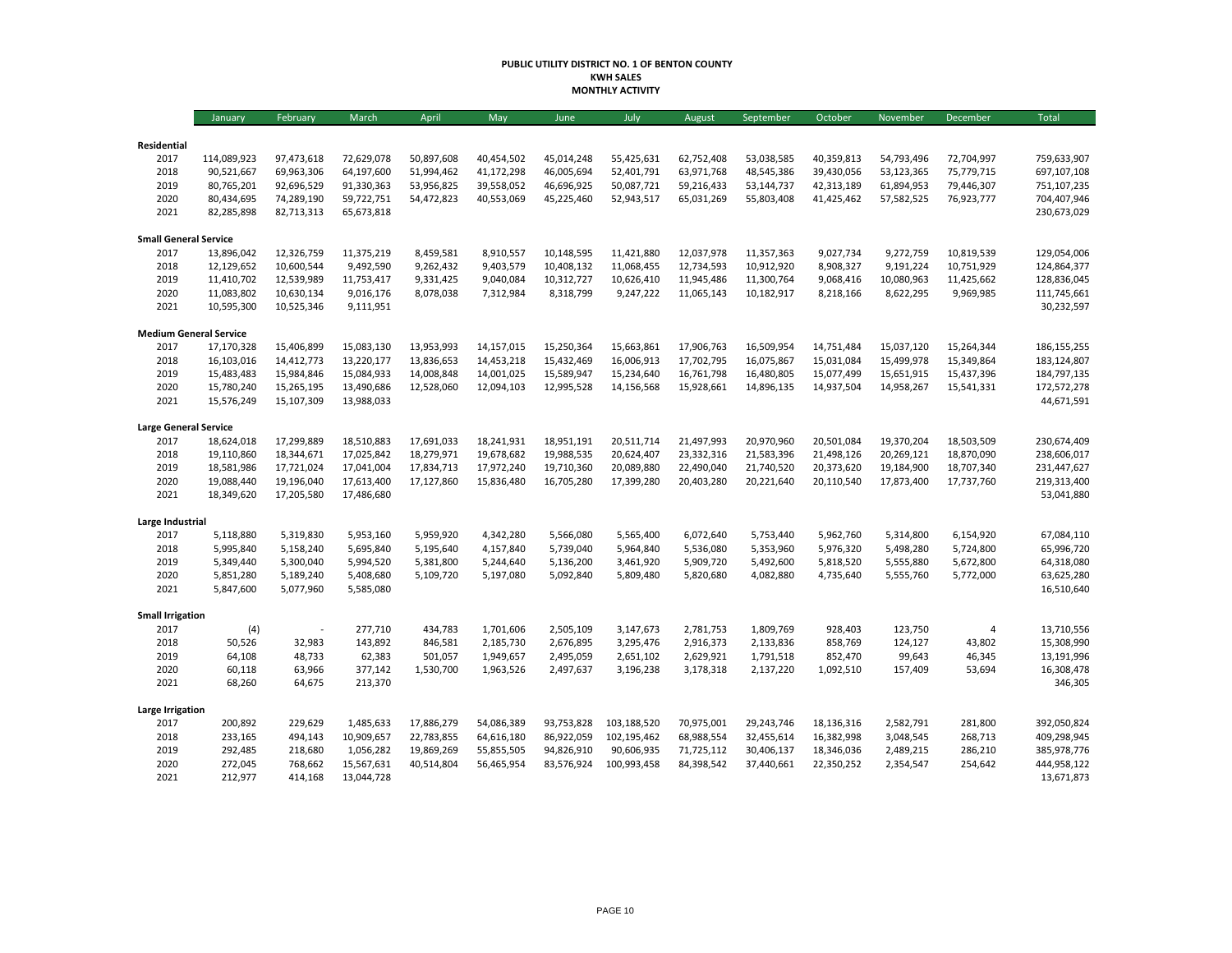#### **PUBLIC UTILITY DISTRICT NO. 1 OF BENTON COUNTY KWH SALES MONTHLY ACTIVITY**

|                        | January     | February    | March       | April       | May         | June        | July        | August      | September   | October     | November    | December    | <b>Total</b>  |
|------------------------|-------------|-------------|-------------|-------------|-------------|-------------|-------------|-------------|-------------|-------------|-------------|-------------|---------------|
|                        |             |             |             |             |             |             |             |             |             |             |             |             |               |
| <b>Street Lights</b>   |             |             |             |             |             |             |             |             |             |             |             |             |               |
| 2017                   | 211,349     | 211,253     | 211,253     | 211,253     | 211,253     | 211,253     | 211,253     | 211,253     | 211,253     | 211,238     | 211,125     | 211,046     | 2,534,782     |
| 2018                   | 211,046     | 211,337     | 211,343     | 211,310     | 211,310     | 211,310     | 211,310     | 211,634     | 211,650     | 211,640     | 211,640     | 211,751     | 2,537,281     |
| 2019                   | 211,760     | 211,838     | 212,534     | 212,284     | 212,278     | 212,312     | 212,310     | 212,134     | 212,107     | 212,001     | 212,128     | 212,123     | 2,545,809     |
| 2020                   | 212,339     | 212,322     | 212,312     | 212,303     | 212,320     | 212,320     | 212,235     | 212,180     | 212,217     | 212,255     | 212,277     | 212,181     | 2,547,261     |
| 2021                   | 212,181     | 16,848      | 256,651     |             |             |             |             |             |             |             |             |             | 485,680       |
| <b>Security Lights</b> |             |             |             |             |             |             |             |             |             |             |             |             |               |
| 2017                   | 100,963     | 100,920     | 91,650      | 91,545      | 91,424      | 91,134      | 90,782      | 90,860      | 90,850      | 90,827      | 90,504      | 90,659      | 1,112,118     |
| 2018                   | 85,112      | 90,490      | 90,144      | 89,927      | 85,656      | 84,953      | 84,383      | 84,206      | 83,941      | 83,334      | 82,782      | 82,681      | 1,027,609     |
| 2019                   | 82,454      | 81,715      | 81,981      | 81,924      | 81,362      | 81,210      | 81,090      | 80,347      | 80,026      | 79,542      | 79,051      | 78,563      | 969,265       |
| 2020                   | 77,796      | 77,778      | 77,607      | 77,560      | 77,450      | 77,444      | 77,477      | 77,184      | 76,386      | 76,317      | 75,878      | 75,205      | 924,082       |
| 2021                   | 74,619      | 71,765      | 72,618      |             |             |             |             |             |             |             |             |             | 219,002       |
| Unmetered              |             |             |             |             |             |             |             |             |             |             |             |             |               |
| 2017                   | 253,915     | 253,915     | 253,715     | 253,715     | 253,715     | 253,715     | 253,715     | 253,715     | 253,715     | 253,715     | 253,926     | 252,929     | 3,044,405     |
| 2018                   | 242,804     | 254,823     | 255,332     | 255,332     | 245,684     | 245,684     | 245,684     | 245,745     | 245,945     | 245,945     | 245,945     | 245,945     | 2,974,868     |
| 2019                   | 245,945     | 246,158     | 246,223     | 246,223     | 246,485     | 246,879     | 246,956     | 246,964     | 242,539     | 256,297     | 254,791     | 245,773     | 2,971,233     |
| 2020                   | 259,485     | 252,398     | 237,371     | 257,607     | 248,205     | 244,164     | 259,734     | 253,890     | 257,561     | 247,785     | 245,763     | 259,263     | 3,023,226     |
| 2021                   | 260,674     | 233,232     | 251,861     |             |             |             |             |             |             |             |             |             | 745,767       |
| Total                  |             |             |             |             |             |             |             |             |             |             |             |             |               |
| 2017                   | 169,666,306 | 148,622,712 | 125.871.431 | 115.839.710 | 142,450,672 | 191,745,517 | 215,480,429 | 194,580,364 | 139.239.635 | 110,223,374 | 107,050,475 | 124,283,747 | 1,785,054,372 |
| 2018                   | 144,683,688 | 119,563,310 | 121,242,417 | 122,756,163 | 156,210,177 | 187,714,771 | 212,098,721 | 195,724,064 | 137,602,515 | 108,626,599 | 107,295,007 | 127,329,290 | 1,740,846,722 |
| 2019                   | 132,487,564 | 145,049,552 | 142,863,640 | 121,424,368 | 144,161,328 | 195,308,529 | 193,298,964 | 191,217,955 | 140,891,753 | 112,397,590 | 115,503,439 | 131,558,519 | 1,766,163,201 |
| 2020                   | 133,120,240 | 125,944,925 | 121,723,756 | 139,909,475 | 139,961,171 | 174,946,396 | 204,295,209 | 206,369,147 | 145,311,025 | 113,406,431 | 107,638,121 | 126,799,838 | 1,739,425,734 |
| 2021                   | 133,483,378 | 131,430,196 | 125,684,790 |             |             |             |             |             |             |             |             |             | 390,598,364   |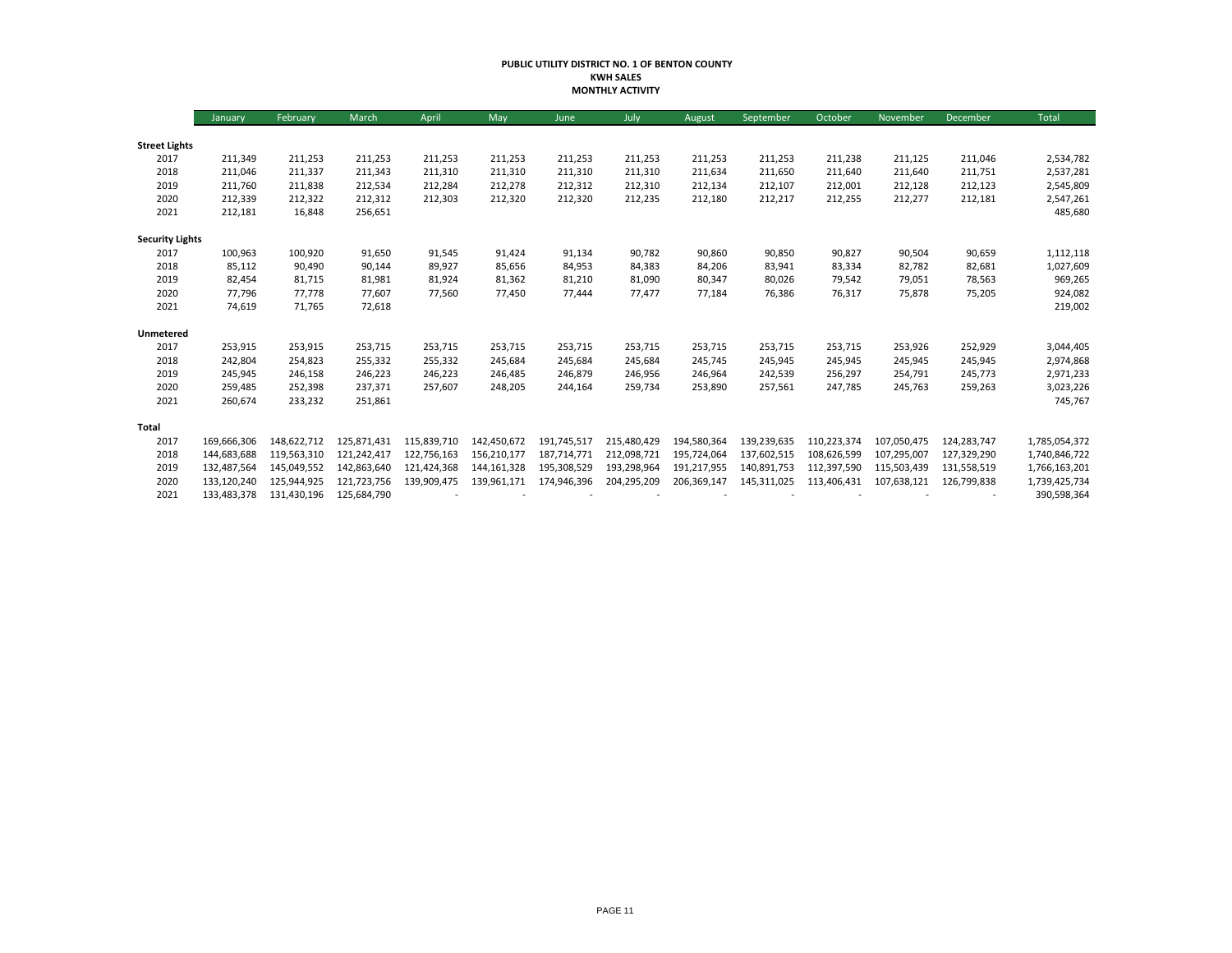## **PUBLIC UTILITY DISTRICT NO. 1 OF BENTON COUNTY CAPITAL ADDITIONS AND RETIREMENTS CURRENT MONTH**

|                                                     | <b>BALANCE</b>          |                  |                    | <b>BALANCE</b> |
|-----------------------------------------------------|-------------------------|------------------|--------------------|----------------|
|                                                     | 2/28/2021               | <b>ADDITIONS</b> | <b>RETIREMENTS</b> | 3/31/2021      |
|                                                     |                         |                  |                    |                |
| <b>INTANGIBLE PLANT:</b>                            |                         |                  |                    |                |
| Organizations                                       | \$28,379                | \$0              | \$0                | \$28,379       |
| Franchises & Consents                               | 10,022                  |                  |                    | 10,022         |
| Miscellaneous & Intangible Plant                    | 29,078                  |                  |                    | 29,078         |
| <b>TOTAL</b>                                        | \$67,479                |                  |                    | 67,479         |
|                                                     |                         |                  |                    |                |
| <b>GENERATION PLANT:</b>                            |                         |                  |                    |                |
| Land & Land Rights                                  |                         |                  |                    |                |
| Structures & Improvements                           | 1,141,911               |                  |                    | 1,141,911      |
| Fuel Holders & Accessories                          |                         |                  |                    |                |
| <b>Other Electric Generation</b>                    | 770,459                 |                  |                    | 770,459        |
| <b>Accessory Electric Equipment</b>                 |                         |                  |                    |                |
| Miscellaneous Power Plant Equipment<br><b>TOTAL</b> |                         | $\blacksquare$   |                    |                |
|                                                     | 1,912,370               |                  |                    | 1,912,370      |
| <b>TRANSMISSION PLANT:</b>                          |                         |                  |                    |                |
|                                                     |                         |                  |                    |                |
| Land & Land Rights                                  | 156,400                 |                  |                    | 156,400        |
| Clearing Land & Right Of Ways                       | 25,544                  |                  |                    | 25,544         |
| <b>Transmission Station Equipment</b>               | 832,047                 |                  |                    | 832,047        |
| Towers & Fixtures                                   | 256,175                 |                  |                    | 256,175        |
| Poles & Fixtures                                    | 5,179,902               |                  |                    | 5,179,902      |
| Overhead Conductor & Devices                        | 4,092,058               | 16,125           |                    | 4,108,183      |
| <b>TOTAL</b>                                        | $\overline{10,}542,126$ | 16,125           |                    | 10,558,251     |
|                                                     |                         |                  |                    |                |
| <b>DISTRIBUTION PLANT:</b>                          |                         |                  |                    |                |
| Land & Land Rights                                  | 2,210,871               | 1,039            |                    | 2,211,910      |
| Structures & Improvements                           | 295,502                 |                  |                    | 295,502        |
| <b>Station Equipment</b>                            | 49,938,293              | 187,451          |                    | 50,125,744     |
| Poles, Towers & Fixtures                            | 23,263,479              | 118,189          | (13, 111)          | 23,368,557     |
| <b>Overhead Conductor &amp; Devices</b>             | 15,340,731              | 107,679          |                    | 15,448,410     |
| <b>Underground Conduit</b>                          | 41,789,029              | 121,977          |                    | 41,911,006     |
| <b>Underground Conductor &amp; Devices</b>          | 54,298,074              | 296,923          | (83, 806)          | 54,511,191     |
| <b>Line Transformers</b>                            | 34,444,638              | 26,432           |                    | 34,471,070     |
| Services-Overhead                                   | 3,151,203               | 10,011           |                    | 3,161,214      |
| Services-Underground                                | 22,166,707              | 57,099           |                    | 22,223,806     |
| <b>Meters</b>                                       | 11,002,179              | 118,774          |                    | 11,120,953     |
| Security Lighting                                   | 874,429                 | 549              | (301)              | 874,677        |
| <b>Street Lighting</b>                              | 790,462                 | 566              |                    | 791,028        |
| <b>SCADA System</b><br><b>TOTAL</b>                 | 2,963,709               | 1,046,689        |                    | 2,963,709      |
|                                                     | 262,529,306             |                  | (97, 218)          | 263,478,777    |
|                                                     |                         |                  |                    |                |
| <b>GENERAL PLANT:</b>                               |                         |                  |                    |                |
| Land & Land Rights                                  | 1,130,759               |                  |                    | 1,130,759      |
| Structures & Improvements                           | 19,478,544              | 15,231           |                    | 19,493,775     |
| Information Systems & Technology                    | 10,605,461              |                  |                    | 10,605,461     |
| <b>Transportation Equipment</b>                     | 9,326,637               |                  |                    | 9,326,637      |
| <b>Stores Equipment</b>                             | 54,108                  |                  |                    | 54,108         |
| Tools, Shop & Garage Equipment                      | 537,018                 |                  |                    | 537,018        |
| Laboratory Equipment                                | 628,545                 | 51,623           |                    | 680,168        |
| <b>Communication Equipment</b>                      | 2,594,135               | 979              |                    | 2,595,114      |
| <b>Broadband Equipment</b>                          | 25,396,622              | 3,920            |                    | 25,400,542     |
| Miscellaneous Equipment                             | 1,141,835               |                  |                    | 1,141,835      |
| <b>Other Capitalized Costs</b>                      | 11,295,347              |                  |                    | 11,295,347     |
| <b>TOTAL</b>                                        | 82,189,011              | 71,753           |                    | 82,260,764     |
|                                                     |                         |                  |                    |                |
| TOTAL ELECTRIC PLANT ACCOUNTS                       | 357,240,292             | 1,134,567        | (97, 218)          | 358,277,641    |
|                                                     |                         |                  |                    |                |
| PLANT HELD FOR FUTURE USE                           | 360,438                 |                  |                    | 360,438        |
|                                                     |                         |                  |                    |                |
| <b>CONSTRUCTION WORK IN PROGRESS</b>                | 7,737,781               | 565,647          |                    | 8,303,428      |
| <b>TOTAL CAPITAL</b>                                | 365,338,511             | 1,700,214        | (97,218)           | \$366,941,507  |
|                                                     |                         |                  |                    |                |
|                                                     |                         |                  |                    |                |

**\$1,719,654 Budget**

 $\sim$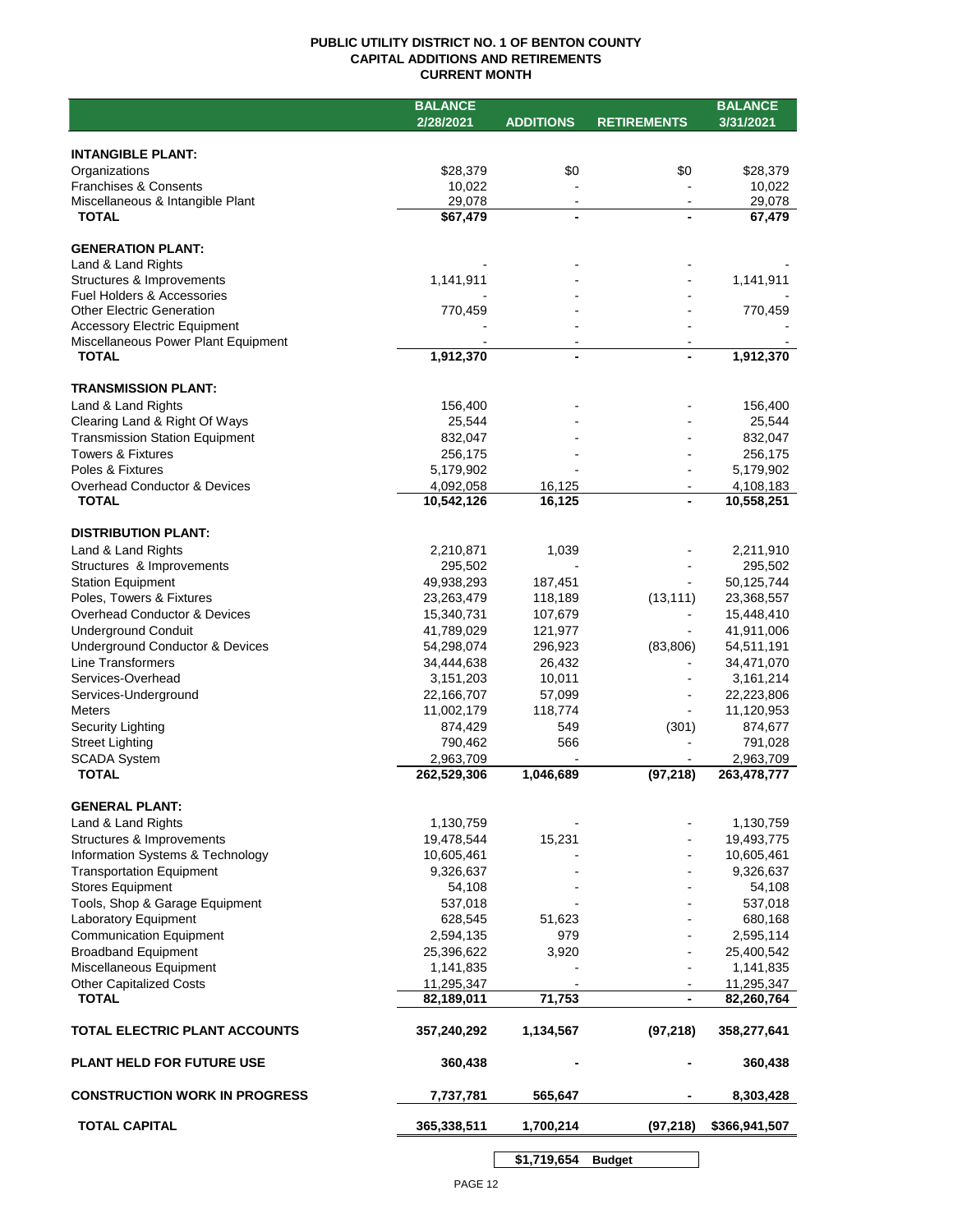## **PUBLIC UTILITY DISTRICT NO. 1 OF BENTON COUNTY CAPITAL ADDITIONS AND RETIREMENTS YEAR TO DATE**

|                                         | <b>BALANCE</b>          |                  |                    | <b>BALANCE</b> |
|-----------------------------------------|-------------------------|------------------|--------------------|----------------|
|                                         | 12/31/2019              | <b>ADDITIONS</b> | <b>RETIREMENTS</b> | 3/31/2021      |
|                                         |                         |                  |                    |                |
| <b>INTANGIBLE PLANT:</b>                |                         |                  |                    |                |
| Organizations                           | \$28,379                | \$0              | \$0                | \$28,379       |
| <b>Franchises &amp; Consents</b>        | 10,022                  |                  |                    | 10,022         |
| Miscellaneous & Intangible Plant        | 29,078                  |                  |                    | 29,078         |
| <b>TOTAL</b>                            | \$67,479                |                  |                    | 67,479         |
|                                         |                         |                  |                    |                |
| <b>GENERATION PLANT:</b>                |                         |                  |                    |                |
| Land & Land Rights                      |                         |                  |                    |                |
| Structures & Improvements               | 1,141,911               |                  |                    | 1,141,911      |
| Fuel Holders & Accessories              |                         |                  |                    |                |
| <b>Other Electric Generation</b>        | 770,459                 |                  |                    | 770,459        |
| <b>Accessory Electric Equipment</b>     |                         |                  |                    |                |
| Miscellaneous Power Plant Equipment     |                         |                  |                    |                |
| <b>TOTAL</b>                            | 1,912,370               | $\blacksquare$   |                    | 1,912,370      |
|                                         |                         |                  |                    |                |
| <b>TRANSMISSION PLANT:</b>              |                         |                  |                    |                |
| Land & Land Rights                      | 156,400                 |                  |                    | 156,400        |
| Clearing Land & Right Of Ways           | 25,544                  |                  |                    | 25,544         |
| <b>Transmission Station Equipment</b>   | 832,047                 |                  |                    | 832,047        |
| <b>Towers &amp; Fixtures</b>            | 256,175                 |                  |                    | 256,175        |
| Poles & Fixtures                        | 5,179,902               |                  |                    | 5,179,902      |
| Overhead Conductor & Devices            | 4,092,058               | 16,125           |                    | 4,108,183      |
| <b>TOTAL</b>                            | $\overline{10,}542,126$ | 16,125           |                    | 10,558,251     |
|                                         |                         |                  |                    |                |
| <b>DISTRIBUTION PLANT:</b>              |                         |                  |                    |                |
| Land & Land Rights                      | 2,179,901               | 32,009           |                    | 2,211,910      |
| Structures & Improvements               | 295,502                 |                  |                    | 295,502        |
|                                         |                         |                  |                    |                |
| <b>Station Equipment</b>                | 49,162,571              | 963,173          |                    | 50,125,744     |
| Poles, Towers & Fixtures                | 23,105,283              | 298,218          | (34, 944)          | 23,368,557     |
| <b>Overhead Conductor &amp; Devices</b> | 15,330,852              | 118,385          | (827)              | 15,448,410     |
| <b>Underground Conduit</b>              | 41,583,827              | 328,940          | (1,761)            | 41,911,006     |
| Underground Conductor & Devices         | 54,054,378              | 553,991          | (97, 178)          | 54,511,191     |
| Line Transformers                       | 34,301,680              | 170,431          | (1,041)            | 34,471,070     |
| Services-Overhead                       | 3,154,389               | 26,162           | (19, 337)          | 3,161,214      |
| Services-Underground                    | 22,236,464              | 200,188          | (212, 846)         | 22,223,806     |
| <b>Meters</b>                           | 10,948,087              | 172,866          |                    | 11,120,953     |
| Security Lighting                       | 875,632                 | 549              | (1,504)            | 874,677        |
| <b>Street Lighting</b>                  | 790,462                 | 566              |                    | 791,028        |
| <b>SCADA System</b>                     | 2,845,970               | 117,739          |                    | 2,963,709      |
| <b>TOTAL</b>                            | 260,864,998             | 2,983,217        | (369, 438)         | 263,478,777    |
|                                         |                         |                  |                    |                |
| <b>GENERAL PLANT:</b>                   |                         |                  |                    |                |
| Land & Land Rights                      | 1,130,759               |                  |                    | 1,130,759      |
| Structures & Improvements               | 19,406,801              | 86,974           |                    | 19,493,775     |
| Information Systems & Technology        | 10,484,152              | 138,161          | (16, 852)          | 10,605,461     |
| <b>Transportation Equipment</b>         | 9,175,726               | 150,911          |                    | 9,326,637      |
| <b>Stores Equipment</b>                 | 54,108                  |                  |                    | 54,108         |
| Tools, Shop & Garage Equipment          | 521,852                 | 15,166           |                    | 537,018        |
| Laboratory Equipment                    | 628,545                 | 51,623           |                    | 680,168        |
| <b>Communication Equipment</b>          | 2,578,636               | 16,478           |                    | 2,595,114      |
| <b>Broadband Equipment</b>              | 25,150,469              | 258,238          | (8, 165)           | 25,400,542     |
| Miscellaneous Equipment                 | 1,141,835               |                  |                    | 1,141,835      |
| <b>Other Capitalized Costs</b>          | 11,295,347              |                  |                    | 11,295,347     |
| <b>TOTAL</b>                            | 81,568,230              | 717,551          | (25, 017)          | 82,260,764     |
|                                         |                         |                  |                    |                |
| TOTAL ELECTRIC PLANT ACCOUNTS           | 354,955,203             | 3,716,893        | (394, 455)         | 358,277,641    |
|                                         |                         |                  |                    |                |
| <b>PLANT HELD FOR FUTURE USE</b>        | 388,589                 |                  | (28, 151)          | 360,438        |
|                                         |                         |                  |                    |                |
| <b>CONSTRUCTION WORK IN PROGRESS</b>    | 8,167,249               | 136,179          |                    | 8,303,428      |
|                                         |                         |                  |                    |                |
| <b>TOTAL CAPITAL</b>                    | 363,511,041             | 3,853,072        | (\$422,606)        | \$366,941,507  |
|                                         |                         |                  |                    |                |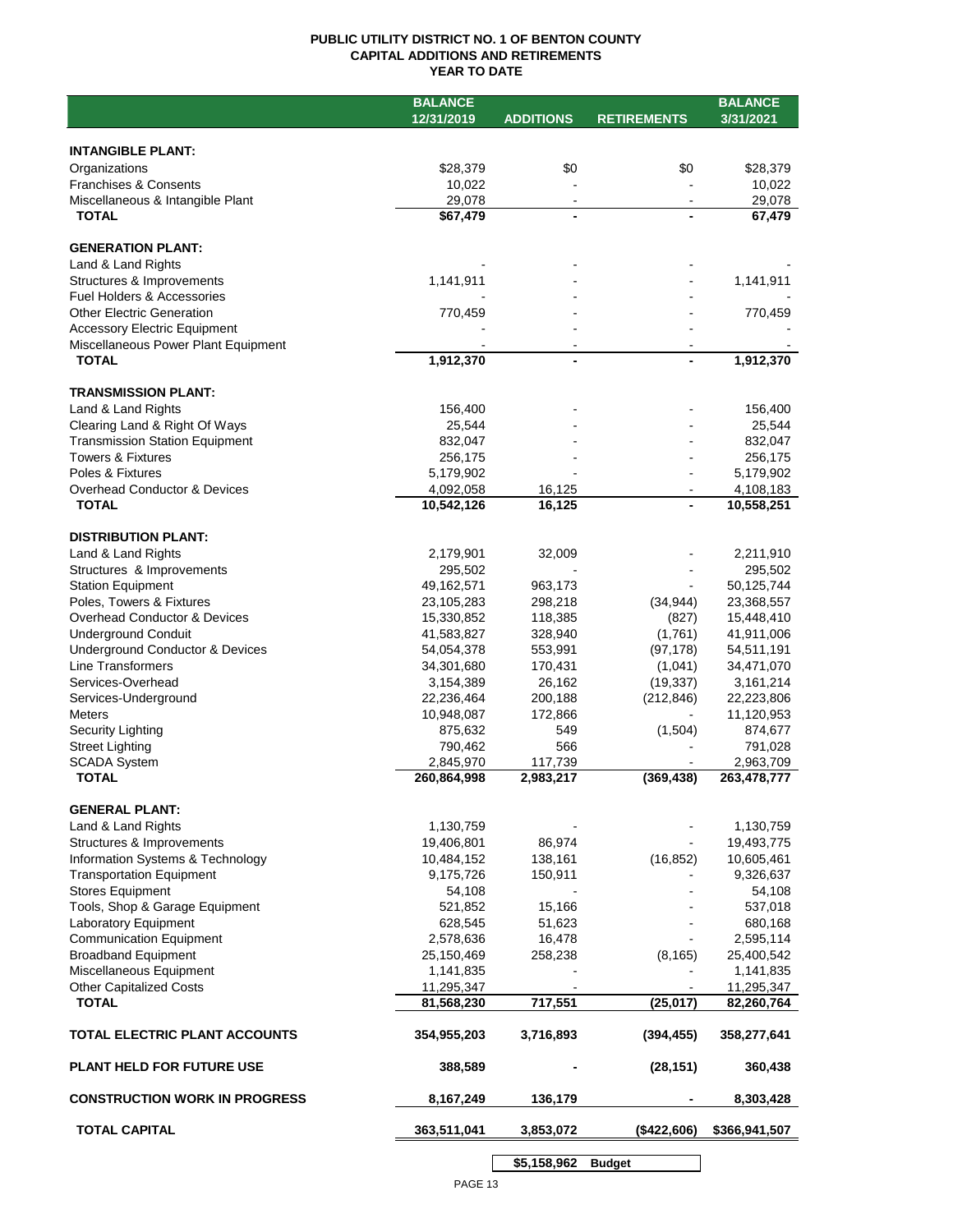## **PUBLIC UTILITY DISTRICT NO. 1 OF BENTON COUNTY STATEMENT OF CASH FLOWS**

|                                                                                                   | <b>YTD</b>               | <b>Monthly</b>           |
|---------------------------------------------------------------------------------------------------|--------------------------|--------------------------|
|                                                                                                   | 3/31/21                  | 3/31/21                  |
| <b>CASH FLOWS FROM OPERATING ACTIVITIES</b>                                                       |                          |                          |
| Cash Received from Customers and Counterparties                                                   | \$40,394,213             | \$14,157,752             |
| Cash Paid to Suppliers and Counterparties                                                         | (29, 719, 705)           | (8,636,515)              |
| Cash Paid to Employees                                                                            | (3, 564, 855)            | (1, 182, 056)            |
| <b>Taxes Paid</b><br><b>Net Cash Provided by Operating Activities</b>                             | (5,811,993)<br>1,297,660 | (1,021,499)<br>3,317,682 |
|                                                                                                   |                          |                          |
| <b>CASH FLOWS FROM NONCAPITAL FINANCING ACTIVITIES</b>                                            |                          |                          |
| Other Interest Expense                                                                            | (9,667)                  | (9,667)                  |
| Net Cash Used by Noncapital Financing Activities                                                  | (9,667)                  | (9.667)                  |
| <b>CASH FLOWS FROM CAPITAL AND RELATED FINANCING ACTIVITIES</b>                                   |                          |                          |
| <b>Acquisition of Capital Assets</b>                                                              | (3,799,197)              | (1,676,566)              |
| Proceeds from Sale of Revenue Bonds                                                               |                          |                          |
| <b>Surety Policy</b>                                                                              |                          |                          |
| Cash Defeasance<br><b>Bond Principal Paid</b>                                                     |                          |                          |
| <b>Bond Interest Paid</b>                                                                         | 177,622                  |                          |
| Contributions in Aid of Construction                                                              | 411,826                  | 92,549                   |
| Sale of Assets                                                                                    | 26,116                   | 2,317                    |
| Net Cash Used by Capital and Related Financing Activities                                         | (3, 183, 633)            | (1, 581, 700)            |
| <b>CASH FLOWS FROM INVESTING ACTIVITIES</b>                                                       |                          |                          |
| Interest Income                                                                                   | 111,144                  | 36,990                   |
| Proceeds from Sale of Investments                                                                 |                          |                          |
| Purchase of Investments                                                                           |                          |                          |
| Joint Venture Net Revenue (Expense)                                                               |                          | 36,990                   |
| <b>Net Cash Provided by Investing Activities</b>                                                  | 111,144                  |                          |
| <b>NET INCREASE (DECREASE) IN CASH</b>                                                            | (1,784,496)              | 1,763,305                |
| <b>CASH BALANCE, BEGINNING</b>                                                                    | \$61,095,767             | \$57,547,966             |
| <b>CASH BALANCE, ENDING</b>                                                                       | \$59,311,271             | \$59,311,271             |
|                                                                                                   |                          |                          |
| <b>RECONCILIATION OF NET OPERATING INCOME TO NET</b>                                              |                          |                          |
| <b>CASH PROVIDED BY OPERATING ACTIVITIES</b>                                                      |                          |                          |
| <b>Net Operating Revenues</b>                                                                     | \$1,093,858              | (\$244,320)              |
|                                                                                                   |                          |                          |
| Adjustments to reconcile net operating income to net cash<br>provided by operating activities:    |                          |                          |
| Depreciation & Amortization                                                                       | 2,693,788                | 905,259                  |
| <b>Unbilled Revenues</b>                                                                          | 1,056,000                | 414,000                  |
| Misellaneous Other Revenue & Receipts                                                             | 6,637                    | 3,510                    |
| <b>GASB 68 Pension Expense</b>                                                                    |                          |                          |
| Decrease (Increase) in Accounts Receivable                                                        | (210, 630)<br>150,000    | 1,705,709                |
| Decrease (Increase) in BPA Prepay Receivable<br>Decrease (Increase) in Inventories                | (327, 448)               | 50,000<br>75,598         |
| Decrease (Increase) in Prepaid Expenses                                                           | (98, 499)                | 34,198                   |
| Decrease (Increase) in Wholesale Power Receivable                                                 | (6,305)                  | 720,467                  |
| Decrease (Increase) in Miscellaneous Assets                                                       | 24,800                   | 32,433                   |
| Decrease (Increase) in Prepaid Expenses and Other Charges                                         | 1,622,785                | 746,819                  |
| Decrease (Increase) in Deferred Derivative Outflows                                               | 378,492                  | 219,390                  |
| Increase (Decrease) in Deferred Derivative Inflows<br>Increase (Decrease) in Warrants Outstanding | (1,478,185)              | (698, 619)               |
| Increase (Decrease) in Accounts Payable                                                           | (799, 672)               | (729, 719)               |
| Increase (Decrease) in Accrued Taxes Payable                                                      | (2, 112, 680)            | 127,955                  |
| Increase (Decrease) in Customer Deposits                                                          | (159, 171)               | 13,236                   |
| Increase (Decrease) in BPA Prepay Incentive Credit                                                | (40, 314)                | (13, 438)                |
| Increase (Decrease) in Other Current Liabilities                                                  | 32,673                   | 22,421                   |
| Increase (Decrease) in Other Credits                                                              | (528, 469)               | (67, 217)                |
| <b>Net Cash Provided by Operating Activities</b>                                                  | \$1,297,660              | \$3,317,682              |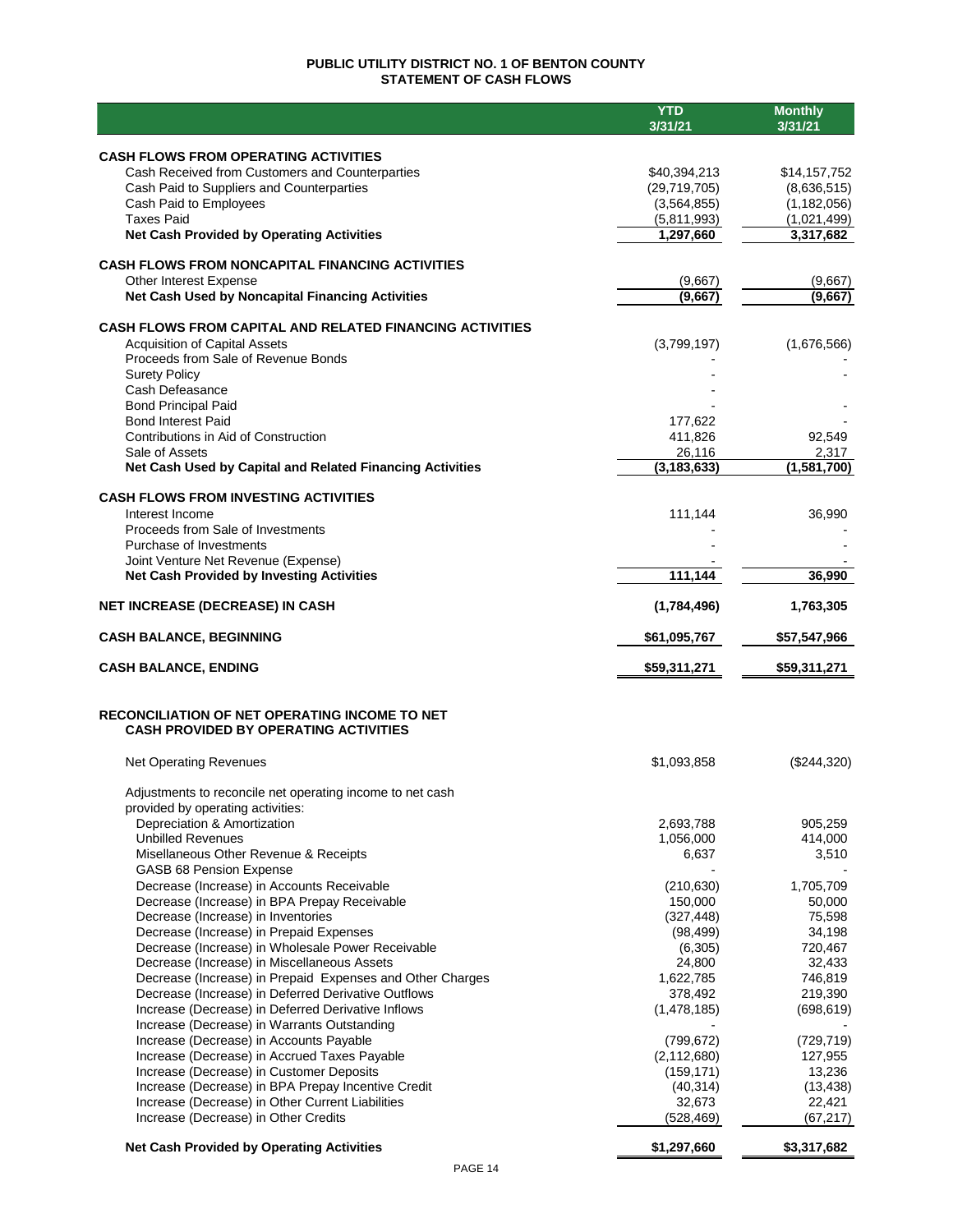## **PUBLIC UTILITY DISTRICT NO. 1 OF BENTON COUNTY WEATHER STATISTICS March 31, 2021**

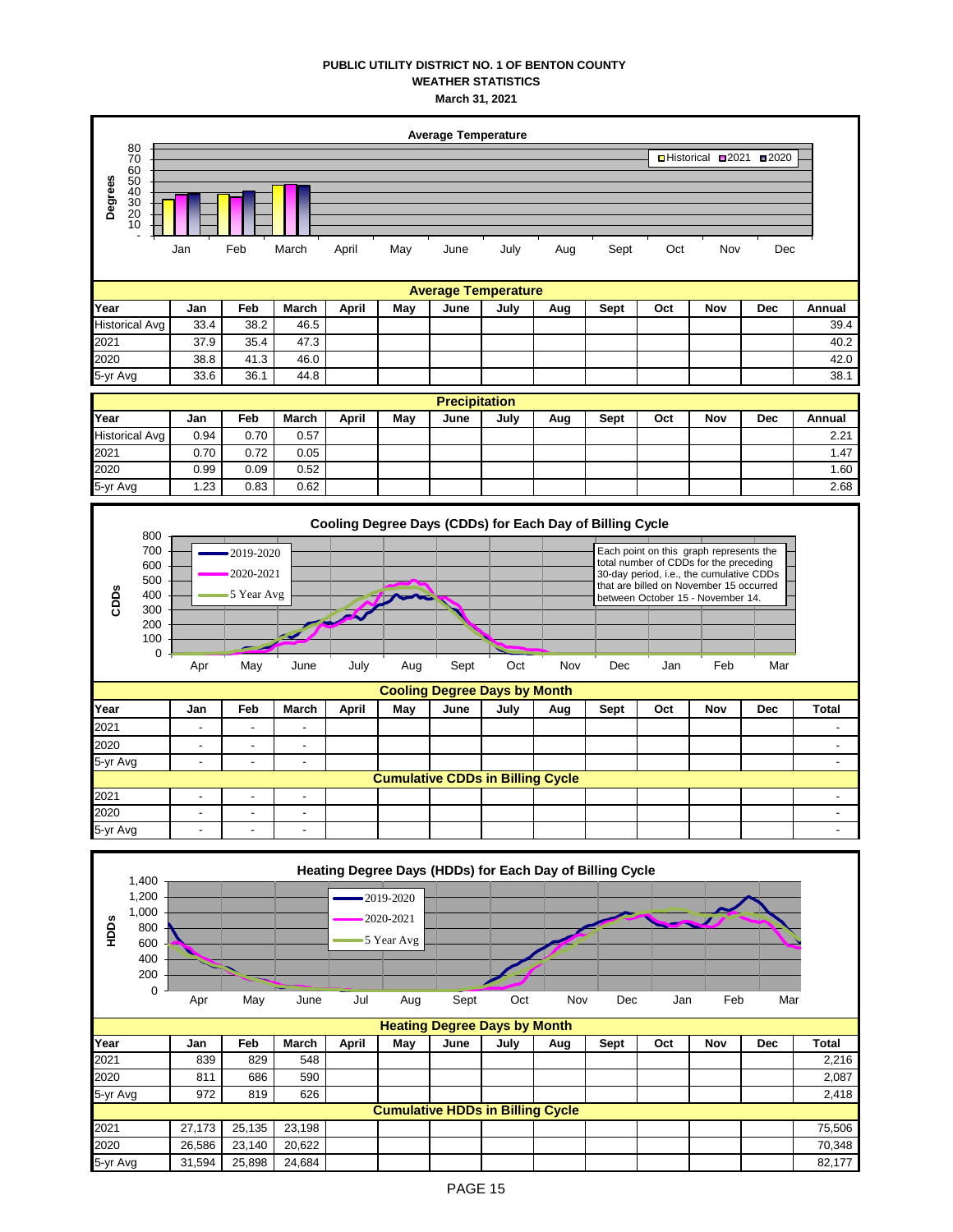#### **PUBLIC UTILITY DISTRICT NO. 1 OF BENTON COUNTY BROADBAND SUMMARY**

#### *March Highlights*

#### In March: Broadband turned on 100Mbps Transport service for a customer. There were six all new Access Internet Services customers. Twelve customers all upgraded and renewed their terms for 2 years. Another customer renewed two locations in Paterson for 3 year terms under the new rates.

|                                                             | ACTUALS<br>2021           |                          |                          |                          |                             |     |                          |                 |                          |                          |        |            |            |                          |                            |                             |
|-------------------------------------------------------------|---------------------------|--------------------------|--------------------------|--------------------------|-----------------------------|-----|--------------------------|-----------------|--------------------------|--------------------------|--------|------------|------------|--------------------------|----------------------------|-----------------------------|
|                                                             | Original<br><b>Budget</b> | Jan                      | Feb                      | <b>March</b>             | April                       | May | June                     | July            | <b>August</b>            | <b>Sept</b>              | Oct    | <b>Nov</b> | <b>Dec</b> | <b>YTD</b>               | <b>Budget</b><br>Remaining | <b>Inception</b><br>to Date |
| <b>OPERATING REVENUES</b>                                   |                           |                          |                          |                          |                             |     |                          |                 |                          |                          |        |            |            |                          |                            |                             |
| Ethernet                                                    | 1,790,107                 | \$143,123                | \$133,582                | \$134,059                |                             |     |                          |                 |                          |                          |        |            |            | \$410,763                | 1,379,344                  |                             |
| Non-Recurring Charges - Ethernet                            |                           | $\overline{\phantom{a}}$ | 2,673                    | 500                      |                             |     |                          |                 |                          |                          |        |            |            | 3,173                    | (3, 173)                   |                             |
| <b>TDM</b>                                                  | 36,000                    | 3,000                    | 3,000                    | 3,000                    |                             |     |                          |                 |                          |                          |        |            |            | 9,000                    | 27,000                     |                             |
| Wireless                                                    | 300                       | 13                       | 13                       | 13                       |                             |     |                          |                 |                          |                          |        |            |            | 39                       | 261                        |                             |
| Internet Transport Service                                  | 54,000                    | 6,999                    | 7,189                    | 7,207                    |                             |     |                          |                 |                          |                          |        |            |            | 21,395                   | 32,605                     |                             |
| <b>Fixed Wireless</b>                                       | 42,000                    | 2,116                    | 2,110                    | 2,020                    |                             |     |                          |                 |                          |                          |        |            |            | 6,246                    | 35,754                     |                             |
| Access Internet                                             | 349,000                   | 35,073                   | 35,894                   | 36,375                   |                             |     |                          |                 |                          |                          |        |            |            | 107,341                  | 241,659                    |                             |
| Non-Recurring Charges - Al                                  | $\overline{\phantom{a}}$  | 650                      | 1,650                    | 1,700                    |                             |     |                          |                 |                          |                          |        |            |            | 4,000                    | (4,000)                    |                             |
| Broadband Revenue - Other                                   | 650,000                   | 54,895                   | 54,895                   | 54,895                   |                             |     |                          |                 |                          |                          |        |            |            | 164,685                  | 485,315                    |                             |
| Subtotal                                                    | 2,921,407                 | 245,868                  | 241,004                  | 239,769                  | $\sim$                      | ÷.  | $\overline{\phantom{a}}$ | ÷               | $\sim$                   |                          | $\sim$ | $\sim$     |            | 726,642                  |                            |                             |
| NoaNet Maintenance Revenue                                  | $\overline{\phantom{a}}$  |                          | $\sim$                   |                          |                             |     |                          |                 |                          |                          |        |            |            | $\overline{\phantom{a}}$ |                            |                             |
| <b>Bad Debt Expense</b>                                     |                           |                          |                          |                          |                             |     |                          |                 |                          |                          |        |            |            |                          |                            |                             |
| <b>Total Operating Revenues</b>                             | 2,921,407                 | 245,868                  | 241,004                  | 239,769                  |                             |     |                          |                 |                          |                          |        |            |            | \$726,642                | 2,194,765                  | 24,583,153                  |
| <b>OPERATING EXPENSES</b>                                   |                           |                          |                          |                          |                             |     |                          |                 |                          |                          |        |            |            |                          |                            |                             |
| General Expenses <sup>(3)</sup>                             | 1,008,174                 | 104,903                  | 77,688                   | 79,451                   |                             |     |                          |                 |                          |                          |        |            |            | \$262,042                |                            |                             |
| Other Maintenance                                           | 90,000                    | 2,937                    | 7,507                    | 16,386                   |                             |     |                          |                 |                          |                          |        |            |            | \$26,830                 |                            |                             |
| NOC Maintenance                                             | 500                       | $\overline{\phantom{a}}$ | $\overline{\phantom{a}}$ | $\overline{\phantom{a}}$ |                             |     |                          |                 |                          |                          |        |            |            | $\sim$                   |                            |                             |
| Wireless Maintenance                                        | 67,621                    |                          |                          |                          |                             |     |                          |                 |                          |                          |        |            |            |                          |                            |                             |
| Subtotal                                                    | 1,166,295                 | 107,840                  | 85,195                   | 95,837                   |                             |     |                          |                 |                          |                          |        |            |            | \$288,873                | 877,423                    | 13,217,594                  |
| NoaNet Maintenance Expense                                  |                           | $\overline{\phantom{a}}$ | $\sim$                   | $\overline{\phantom{a}}$ |                             |     |                          |                 |                          |                          |        |            |            | \$0                      | $\overline{\phantom{a}}$   |                             |
| Depreciation                                                | 1,031,186                 | 87,366                   | 87,990                   | 89,742                   |                             |     |                          |                 |                          |                          |        |            |            | \$265,097                | 766,089                    | 12,721,009                  |
| <b>Total Operating Expenses</b>                             | 2,197,481                 | 195,205                  | 173,185                  | 185,579                  |                             |     |                          |                 |                          |                          | $\sim$ |            |            | \$553,970                | 1,643,511                  | 25,938,603                  |
|                                                             |                           |                          |                          |                          |                             |     |                          |                 |                          |                          |        |            |            |                          |                            |                             |
| <b>OPERATING INCOME (LOSS)</b>                              | 723,926                   | 50,663                   | 67,819                   | 54,190                   |                             |     |                          |                 |                          |                          |        |            |            | \$172,672                | 551,254                    | (1, 355, 450)               |
| <b>NONOPERATING REVENUES &amp; EXPENSES</b>                 |                           |                          |                          |                          |                             |     |                          |                 |                          |                          |        |            |            |                          |                            |                             |
| Internal Interest due to Power Business Unit <sup>(1)</sup> | (332, 532)                | (25, 857)                | (5, 406)                 | (22, 380)                |                             |     |                          |                 |                          |                          |        |            |            | (\$53,643)               | 278,889                    | (7,018,948)                 |
| <b>CAPITAL CONTRIBUTIONS</b>                                |                           |                          |                          |                          |                             |     |                          |                 |                          |                          |        |            |            |                          |                            |                             |
| Contributions in Aid of Broadband                           | 58,800                    | 1,705                    | 921                      | 2,871                    |                             |     |                          |                 |                          |                          |        |            |            | \$5,498                  | (53, 302)                  | 5,027,949                   |
| <b>BTOP</b>                                                 |                           | $\sim$                   |                          |                          |                             |     |                          |                 |                          |                          |        |            |            |                          | $\overline{\phantom{a}}$   | 2,282,671                   |
| <b>INTERNAL NET INCOME (LOSS)</b>                           | \$450,194                 | \$26,511                 | 63,334                   | 34,681                   |                             |     |                          |                 |                          |                          |        |            |            | \$124,527                | \$776,840                  | (1,063,778)                 |
|                                                             |                           |                          |                          |                          |                             |     |                          |                 |                          |                          |        |            |            |                          |                            |                             |
| <b>NOANET COSTS</b>                                         |                           |                          |                          |                          |                             |     |                          |                 |                          |                          |        |            |            |                          |                            |                             |
| Member Assessments                                          |                           |                          |                          |                          |                             |     |                          |                 |                          |                          |        |            |            | $\sim$                   |                            | \$3,159,092                 |
| Membership Support                                          |                           | 328                      |                          |                          |                             |     |                          |                 |                          |                          |        |            |            | \$328                    |                            | 141,970                     |
| <b>Total NoaNet Costs</b>                                   | $\overline{\phantom{a}}$  | 328                      | $\sim$                   |                          |                             |     |                          |                 |                          |                          |        |            |            | \$328                    | (\$328)                    | \$3,301,062                 |
| <b>CAPITAL EXPENDITURES</b>                                 | \$1,827,034               | \$37,145                 | \$96,778                 | \$66,533                 |                             |     |                          |                 |                          |                          |        |            |            | \$200,456                | \$1,626,578                | \$24,519,896                |
| NET CASH (TO)/FROM BROADBAND <sup>(2)</sup>                 | (\$13, 122)               | \$102,260                | 59,952                   | 80,270                   |                             |     |                          |                 |                          |                          |        |            |            | \$242,483                | 255,605                    | (\$9,144,778)               |
| <b>NET CASH (TO)/FROM BROADBAND</b>                         | ( \$13, 122)              | 102,589                  | 59,952                   | 80,270                   | $\mathcal{L}_{\mathcal{A}}$ | - 1 | $\mathbf{L}$             | <b>Contract</b> | <b>Service Contracts</b> | <b>Contract Contract</b> | $\sim$ | ÷.         | - 1        | \$242,811                | 255,933                    | ( \$5,843,716)              |
| (Excluding NoaNet Costs)                                    |                           |                          |                          |                          |                             |     |                          |                 |                          |                          |        |            |            |                          |                            |                             |

| Notes Receival   | ng Palance |  |  |        |  |  |  |  |
|------------------|------------|--|--|--------|--|--|--|--|
| Notes Receivable |            |  |  | $\sim$ |  |  |  |  |

(1) Internal interest budget is estimated based on cash flow projections (an interest rate of 3.33% is being used).

(2) Includes excess of revenues over operating costs, capital expenditures and NoaNet assessments; excludes depreciation and internal interest to Electric System